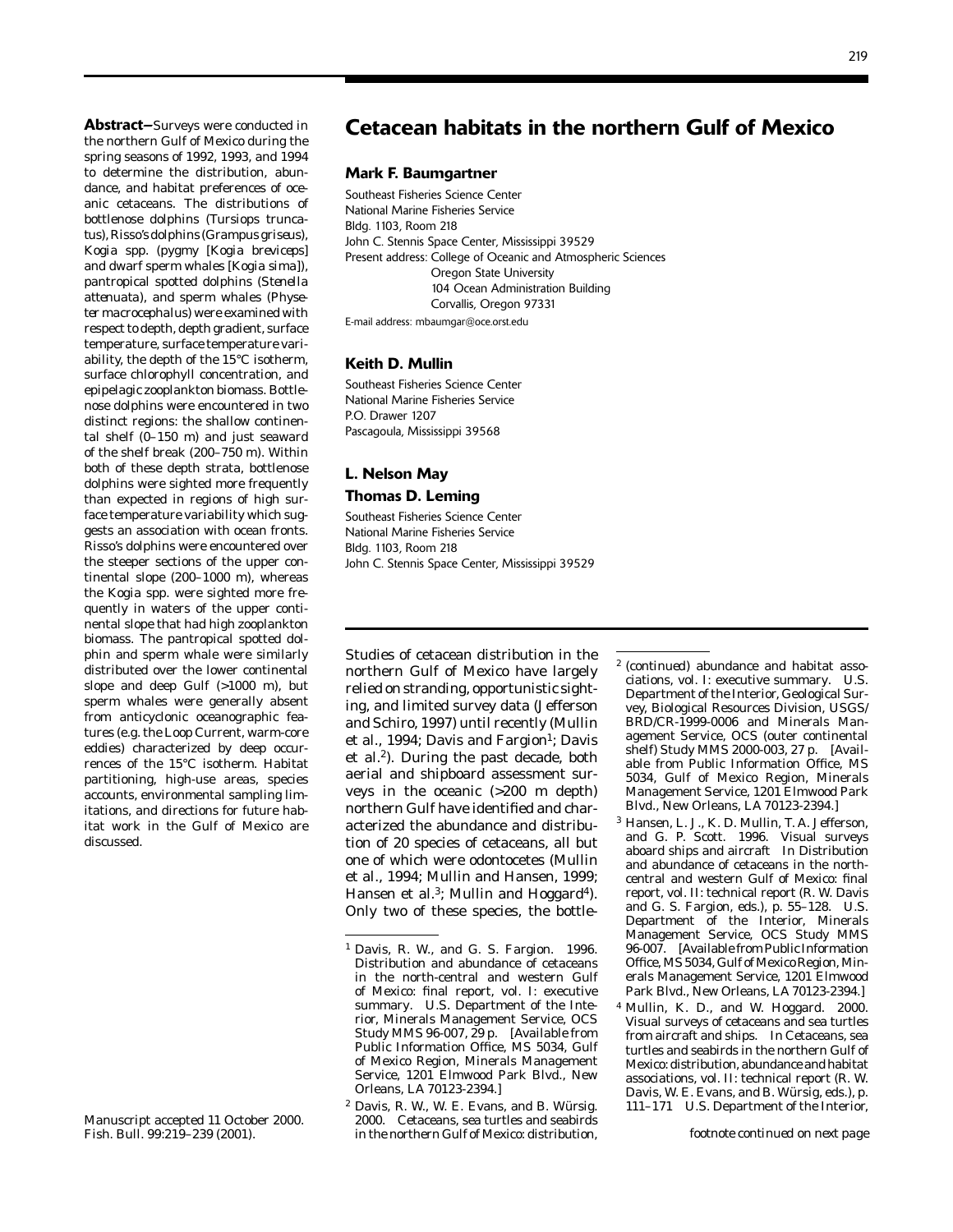nose dolphin (*Tursiops truncatus*) and Atlantic spotted dolphin (*Stenella frontalis*), occur regularly over the continental shelf (Fritts et al., 1983; Mullin et al., 1994; Davis et al., 1998). In contrast, the oceanic Gulf supports a wide diversity of cetacean species by potentially supplying a large number of ecological niches. Although predator avoidance, interspecific competition, and reproductive strategies all affect cetacean distribution to some extent, energetic budget studies indicate that most cetaceans must feed every day (Smith and Gaskin, 1974; Lockyer, 1981; Kenney et al., 1985; CETAP5) and thus habitat is assumed to be primarily determined by the availability of food (Kenney and Winn, 1986). The distribution of the oceanic species, then, is presumably linked to the rather dynamic oceanography of the Gulf of Mexico through physical-biological interactions and trophic relationships between phytoplankton, zooplankton, micronekton, and cetacean prey species. For most cetaceans in the Gulf of Mexico, specific prey species are not known but likely include epi- and mesopelagic fish and cephalopods (Fitch and Brownell, 1968; Perrin et al., 1973; Würtz et al., 1992; Clarke, 1996).

The physical and biological oceanography of the northern Gulf of Mexico is highly variable in both space and time. The eastern Gulf contains the Loop Current, an extension of the Gulf Stream system that enters the Yucatan Channel, turns anticyclonically, and exits through the Straits of Florida. The northward penetration of the Loop Current into the Gulf of Mexico normally varies between 24° and 28°N on a quasi-annual basis (Sturges and Evans, 1983). Cold, potentially biologically rich, upwelling features are frequently found at the edge of the Loop Current and often develop into cyclonic, cold-core eddies (Vukovich et al., 1979; Maul et al., 1984; Vukovich and Maul, 1985; Richards et al., 1989). Large, anticyclonic, warm-core eddies can shed from the Loop Current during its maximum northerly penetration into the Gulf (Cochrane 1972; Hurlburt and Thompson, 1982) after which they move slowly westward at an average speed of 5 km/day. More than one of these warm-core eddies can be found in the western Gulf of Mexico because their translation (net) speed and decay are slow (Elliot, 1982). During their transit from the eastern to western Gulf of Mexico, these warmcore features can also have associated cyclonic features at their peripheries which are biologically productive (Biggs, 1992). Another major source of nutrients that can drive primary productivity in the oceanic Gulf is the Mississippi River. The Mississippi River Delta protrudes into the Gulf in a region where the continental shelf is narrow and the continental slope is steep. The river's nutrient-rich fresh water plume extends over the deep Gulf and supports high rates of primary productivity and large standing stocks of chlorophyll and zooplankton biomass (El-Sayed, 1972; Dagg et al., 1988; Ortner et al., 1989).

Our study examines the distribution of five commonly encountered cetacean species or species groups in the northern Gulf of Mexico with respect to several physical, biological, and physiographic variables. These species are the bottlenose dolphin, Risso's dolphin (*Grampus griseus*), *Kogia* spp. (pygmy [*Kogia breviceps*] and dwarf sperm whale [*Kogia sima*]), pantropical spotted dolphin (*Stenella attenuata*) and sperm whale (*Physeter macrocephalus*). The environmental and cetacean survey data for our study were collected by the U.S. National Marine Fisheries Service. Subsets of these data have been analyzed by Baumgartner (1997) to characterize the distribution of Risso's dolphins with respect to the physiography of the northern Gulf of Mexico and by Davis et al. (1998) to describe cetacean habitats over the continental slope in the northwestern Gulf. One of the major objectives of these surveys was to help assess the impact of large-scale oil and gas exploration and development in the northern Gulf of Mexico on cetaceans. An understanding of the habitat preferences of each of these species will greatly improve management and conservation efforts by providing a context for interpreting future anthropogenic influences on cetacean distribution.

# **Materials and methods**

#### **Data collection and treatment**

We examined the distribution of each cetacean species with respect to seven environmental variables (Table 1) to characterize habitat. These variables were selected because they represent specific oceanographic or physiographic features or conditions. Depth and depth gradient (sea floor slope) were included to represent the physiography of the Gulf of Mexico because the distribution of some cetaceans has been associated with specific topographic features in the Gulf (Baumgartner, 1997; Davis et al., 1998) and elsewhere (Evans, 1975; Hui, 1979, 1985; Selzer and Payne, 1988; CETAP<sup>5</sup>; Dohl et al.<sup>6</sup>; Dohl et al.<sup>7</sup>; Green et al.<sup>8</sup>). A com-

<sup>4 (</sup>*continued from previous page*) Geological Survey, Biological Resources Division, USGS/BRD/CR-1999-0006 and Minerals Management Service, OCS Study MMS 2000-003. [Available from Public Information Office, MS 5034, Gulf of Mexico Region, Minerals Management Service, 1201 Elmwood Park Blvd., New Orleans, LA 70123-2394.]

<sup>5</sup> CETAP (Cetacean and Turtle Assessment Program). 1982. A characterization of marine mammals and turtles in the mid- and north Atlantic areas of the U.S. outer continental shelf. U.S. Department of the Interior, Bureau of Land Management, contract AA551-CT8-48. 584 p. [Available from National Technical Information Service, U.S. Department of Commerce, 5285 Port Royal Road, Springfield, VA 22161.]

<sup>6</sup> Dohl, T. P., K. S. Norris, R. C. Guess, J. D. Bryant, and M. W. Honig. 1978. Summary of marine mammal and seabird surveys of the Southern California Bight area 1975–78, vol. III: Investigators' Reports, part II: Cetacea of the Southern California Bight. U.S. Department of the Interior, Bureau of Land Management, Contract AA550-CT7-36, 414 p. [Available from National Technical Information Service, U.S. Department of Commerce, 5285 Port Royal Road, Springfield, VA 22161.]

<sup>7</sup> Dohl, T. P., R. C. Guess, M. L. Duman, and R. C. Helm. 1983. Cetaceans of central and northern California, 1980–1983. Status, abundance and distribution. U.S. Department of the Interior, Minerals Management Service, contract 14-12-0001-29090, 284 p. [Available from National Technical Information Service, U.S. Department of Commerce, 5285 Port Royal Road, Springfield, VA 22161.]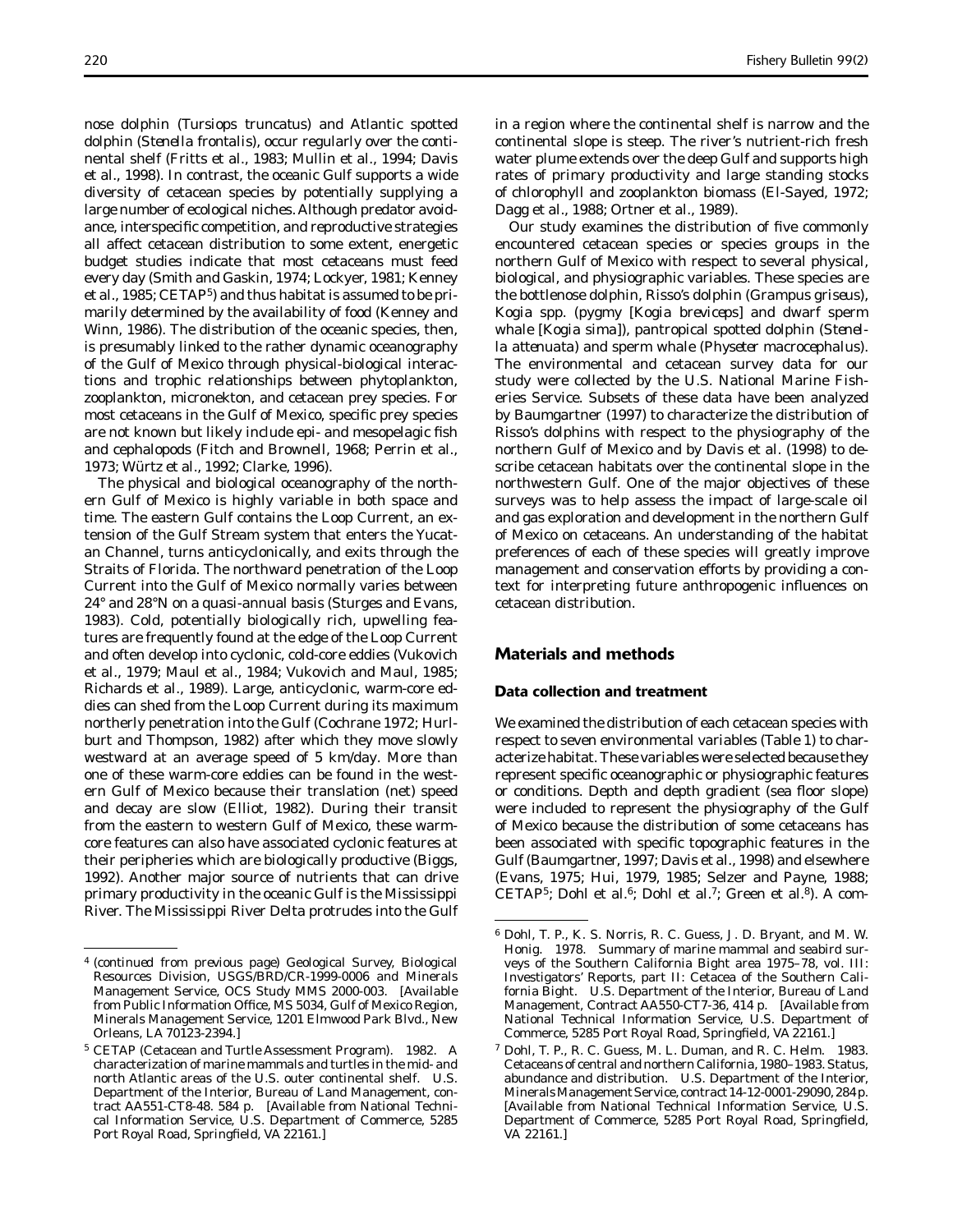mon measure of bottom relief, contour index (Evans, 1975), was omitted because it does not distinguish between significantly different topographies in the northern Gulf of Mexico (Baumgartner, 1997). Many oceanographic features, such as eddies or river discharge, have strong sea surface temperature signatures, whereas areas where different water masses abut (frontal zones) are often characterized as regions of high surface temperature variability. Mesoscale warm-core eddies in the

| Table 1<br>Environmental variables used in the habitat analyses. |                          |  |  |  |  |
|------------------------------------------------------------------|--------------------------|--|--|--|--|
| Source                                                           | <b>Units</b>             |  |  |  |  |
| digital bathymetry                                               | m                        |  |  |  |  |
| digital bathymetry                                               | $m/1.1$ km               |  |  |  |  |
| thermosalinograph                                                | °C                       |  |  |  |  |
| infrared satellite imagery                                       | °C                       |  |  |  |  |
| CTD and XBT casts                                                | m                        |  |  |  |  |
| surface samples                                                  | mg/m <sup>3</sup>        |  |  |  |  |
| oblique bongo tows                                               | $cc/100 \; \mathrm{m}^3$ |  |  |  |  |
|                                                                  |                          |  |  |  |  |

Gulf of Mexico are easily detected in hydrographic transects by the deep occurrence of the 15°C isotherm. Finally, surface chlorophyll concentration and zooplankton biomass represent rough measures of the standing stocks on which higher trophic consumers might feed.

Cetacean surveys were conducted during the spring seasons of 1992, 1993, and 1994 from NOAA Ship *Oregon II* in the Gulf of Mexico approximately north of a line connecting Brownsville, Texas, and Key West, Florida, and primarily in waters deeper than 200 m (Fig. 1). Sighting data were collected with  $25<sup>c</sup>$  binoculars and standard linetransect survey methods for cetaceans (e.g. Barlow, 1995; Hansen et al.3). Time and the ship's position were recorded automatically every two minutes, and at regular intervals the survey team recorded ancillary data, such as sea state, sighting conditions, and effort status. These ancillary data were appended to the time and position records. Environmental data were extracted from the appropriate data sets (discussed below) and also appended to the time and position records. These records comprise the effort data set which provides a complete history of the sighting conditions, survey effort, and environmental observations. The cetacean sighting records were also appended with the environmental and ancillary data and collectively represent the cetacean sighting data set.

Surface temperature was recorded at one-minute intervals with a flow-through thermosalinograph (SeaBird Electronics, Inc, Bellevue, WA). The temperature measurements were low-pass filtered to reduce high frequency and high wave number variability. The filter was a simple 5-min running mean which, at an average vessel speed of 5 m/s (10 knots), is equivalent to averaging over 1.5 km.

Conductivity, temperature, and depth (CTD) or expendable bathythermograph (XBT) casts were conducted every 55 km (30 nmi) along the survey transect. CTD casts were generally made to 500 m or just off the sea floor, whichever was shallower. XBT probes capable of operating to depths of 200 to 1000 m were used in appropriate depths. Surface water samples were collected every 55 km and chlorophyll *a* was measured in these samples by using fluorometric and spectrophotometric techniques described in Strickland and Parsons (1972) and Jeffery and Humphrey (1975). Plankton tows were also conducted at 55-km intervals by using a 61-cm diameter bongo equipped with 0.333-mm mesh nets and flowmeters. The nets were towed obliquely from 200 m or just off the sea floor, whichever was shallower. Samples from one of the bongos were analyzed by the Polish Sorting and Identification Center in Szczecin, Poland. Zooplankton biomass was computed as the ratio of the displacement volume of the sample after organisms larger than 2.5 cm were removed (after Smith and Richardson, 1977) to the volume of water filtered during the tow.

Remotely sensed sea surface temperature (SST) data from the advanced very high resolution radiometer (AVHRR) carried aboard the National Oceanic and Atmospheric Administration (NOAA) polar orbiting environmental satellites were acquired from the U.S. National Environmental, Satellite and Data Information Service. The raw, level 1B data from the NOAA 9, 10, and 11 satellites were warped to a  $0.01^\circ \cdot 0.01^\circ$  linear latitude-longitude projection by using the supplied satellite navigation information, coregistered to a digital coastline and converted to sea surface temperatures by using separate day and night multichannel SST equations. Because of the lower accuracy and relative paucity of the satellite-derived SST data, the *in-situ* surface temperature from the shipboard thermosalinograph was used in the analyses of cetacean habitat. However, these remotely sensed data are well suited to detecting horizontal gradients in SST due to their synoptic coverage. These gradients are often resolved by using digital image gradient operators (e.g. Sobel, Prewitt, or Roberts operators), but we chose another approach after Smith et al. (1986). Because horizontal gradients in SST can be measured as horizontal variability, we computed the standard deviation of the remotely sensed SST within a 10-km radius of each transect and sighting position.

Water depth was extracted from a digital bathymetric data set compiled from NAVOCEANO's DBDB5 5-minute  $\cdot$  5 minute gridded bathymetry, National Ocean Service's high

<sup>8</sup> Green, G. A., J. J. Brueggeman, R. A. Grotefendt, C. E. Bowlby, M. L. Bonnell, and K. C. Balcomb III. 1992. Cetacean distribution and abundance off Oregon and Washington, 1989–1990. *In* Oregon and Washington marine mammal and seabird surveys (J. J. Brueggeman, ed.), p. 1–100. U.S. Department of the Interior, Minerals Management Service, contract 14-12-0001-30426. [Available from National Technical Information Service, U.S. Department of Commerce, 5285 Port Royal Road, Springfield, VA 22161.]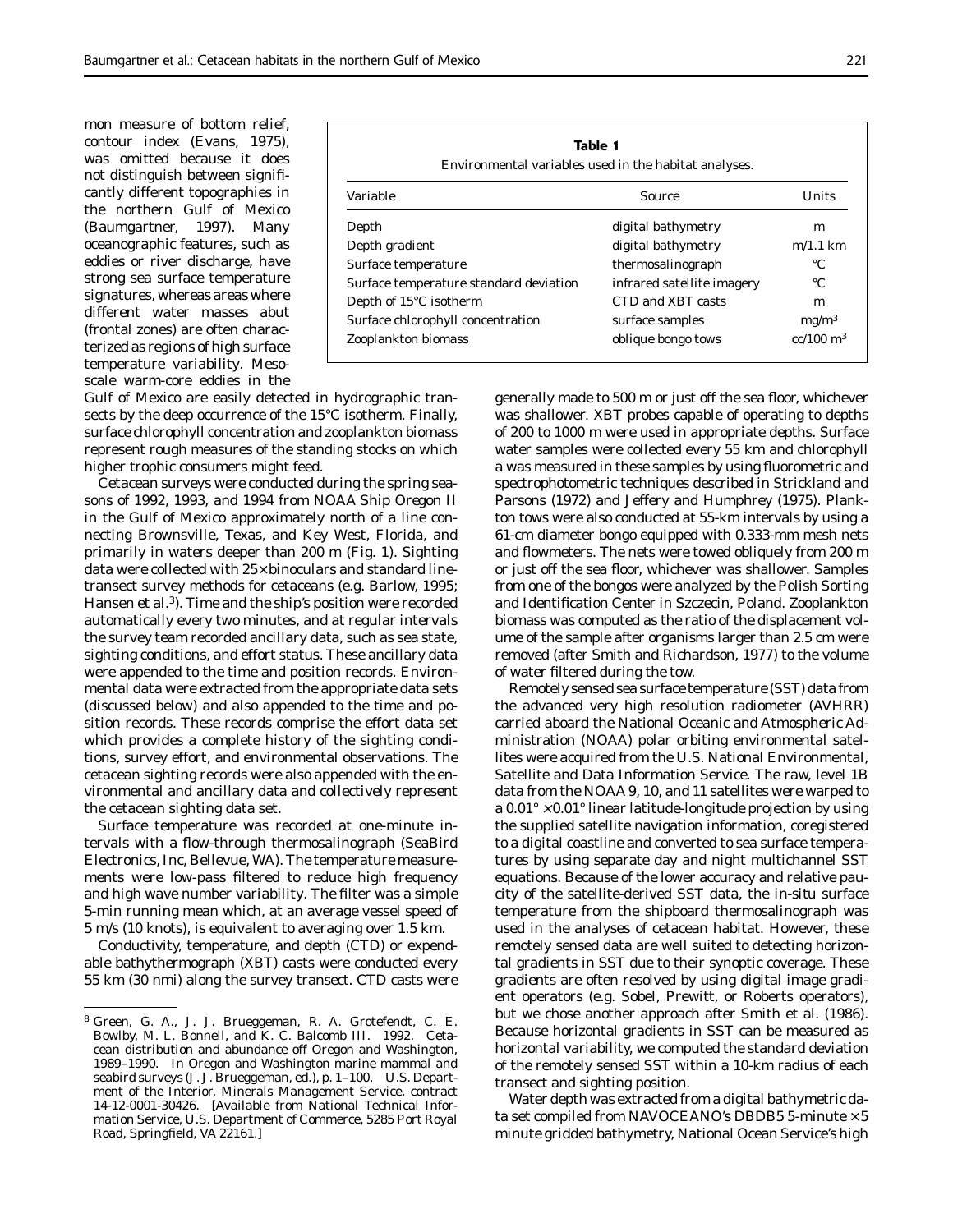

Map of shipboard surveys transects conducted by NOAA Ship *Oregon II* in the spring seasons of 1992, 1993, and 1994. Only transects conducted during active searches for cetaceans during adequate sighting conditions are shown. The 200-m and 2000-m isobaths are indicated in gray.

resolution coastal bathymetric data set and Texas A&M University's digitized bathymetric charts (Herring9). This depth data set was provided on a  $0.01^{\circ}$   $\cdot$  0.01° linear latitude-longitude grid with a nominal resolution of 1.1 km for the entire Gulf of Mexico. Depth gradient or sea floor slope was derived from the depth grid by using a 3 × 3 pixel Sobel gradient operator. The resulting product had the same base resolution and spatial coverage as the bathymetry data set. For descriptive purposes, the following physiographic terms will be used to denote specific depth ranges or features: continental shelf  $(0-200)$ m), shelf break (~200 m), continental slope (200–2000 m), upper continental slope (200–1000 m), lower continental slope (1000–2000 m), and deep Gulf (>2000 m).

A single descriptor of the vertical temperature structure in the upper ocean was selected to quantify the influence of mesoscale features such as eddies on cetacean distribution. Reilly (1990) chose the depth of the 20°C isotherm

as an approximate indicator of thermocline depth in his study of cetacean habitat in the eastern tropical Pacific. We used a similar approach by extracting the depth of the 15<sup>°</sup>C isotherm from each CTD and XBT profile. This variable is not intended to represent the depth of the thermocline, however. The low-frequency, large-scale temperature variability along this isotherm is associated with the mesoscale features of interest and it occurs deep enough that it never reaches the sea surface during the spring in the northern Gulf of Mexico.

The discrete samples of the depth of the 15°C isotherm, surface chlorophyll concentration and zooplankton biomass from each cruise leg (9–17 days in duration) were interpolated on a regular  $0.1^\circ \cdot 0.1^\circ$  linear latitude-longitude grid by using the kriging method (Golden Software, 1994). Surface chlorophyll was log-transformed before interpolation because the observed chlorophyll concentrations had a log-normal distribution and spanned several orders of magnitude  $(0.02-13.02 \text{ mg/m}^3)$ . The interpolation method provided consistent results when compared with other data sets (e.g. Fig. 2). Because no interpolation method will capture the true spatial structure of these variables, the accuracy of the interpolated values in the effort and sighting datasets is undoubtedly low. Despite these errors, however, the horizontal variability associated

<sup>&</sup>lt;sup>9</sup> Herring, H. J. 1993. A bathymetric and hydrographic climatological atlas for the Gulf of Mexico (draft report). U.S. Department of the Interior, Minerals Management Service, contract 14-12-0001-30631, 191 p. [Available from National Technical Information Service, U.S. Department of Commerce, 5285 Port Royal Road, Springfield, VA 22161.]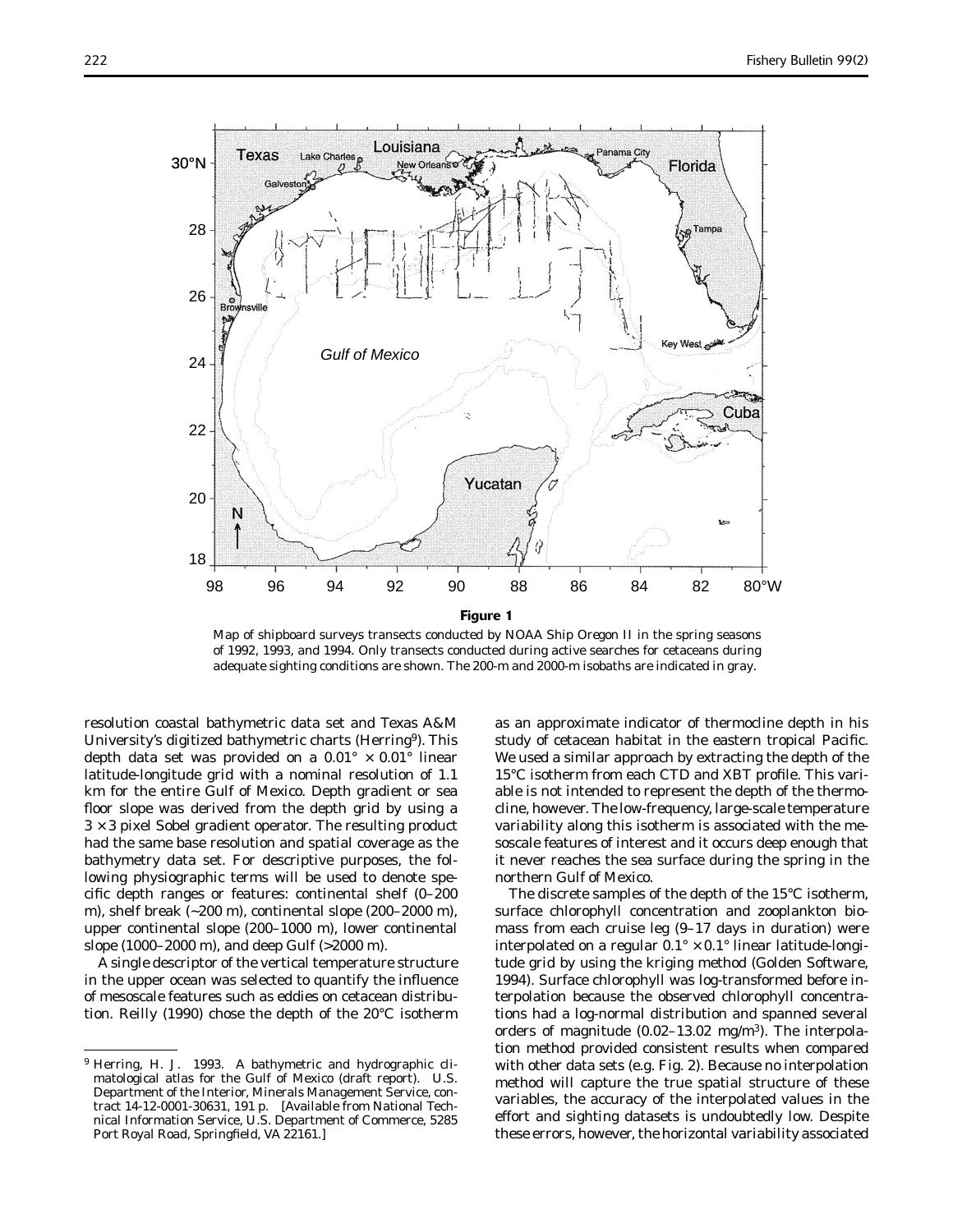

with mesoscale oceanographic features is much larger than these errors and therefore the interpolated fields represent these features reasonably well (e.g. Fig. 2).

The base unit of effort for this study was defined as 1 km of actively surveyed transect during adequate sighting conditions. To conform to this definition, each contiguous transect in the effort data set was broken into 1-km linear sections and all the environmental variables measured along each 1-km section were averaged. This provided a single set of observed environmental variables for each unit of effort. Only those 1-km sections that were actively surveyed (i.e. those where the observers were on-effort) during adequate sighting conditions (defined as Beaufort sea states of 3 or less) were used for analysis. Similarly, only those cetacean sightings that occurred while observers were on-effort and in Beaufort sea states of 3 or less were used for analysis. All of the following analyses were conducted on cetacean group sightings and therefore do not account for group size.

Some portions of the described data have been previously published by Davis et al. (1998) and Baumgartner (1997). Davis et al. (1998) examined cetacean habitat in the northwestern Gulf of Mexico with respect to a variety of physical oceanographic and physiographic variables. We have included the sighting data and some of the environmental data from that study here (less than 40% of our total data set) to examine cetacean habitat throughout the entire northern Gulf of Mexico with an expanded set of environmental variables and new statistical analyses.

With regard to Risso's dolphin habitat, we have used the same sighting, depth, and depth gradient data presented in Baumgartner (1997). To these, we have added physical and biological oceanographic variables to test and extend the conclusions of Baumgartner (1997) and to strengthen the univariate and multivariate interspecies comparisons described below.

### **Analytical methods**

The analysis of the sighting and effort data sets was conducted in two parts: 1) univariate and multivariate interspecies comparisons of the environmental variables measured at each cetacean sighting and 2) comparisons of each species' distribution with respect to the environmental variables to that of the effort. The former analysis examined the null hypothesis that each species had similar distributions with respect to each of the environmental variables. This was tested with Mood's median test (Conover, 1980) and the Kruskal-Wallis test (Sokal and Rohlf, 1981) as nonparametric substitutes for a one-way analysis of variance. Multivariate analysis of variance (MANOVA) and canonical linear discriminant function (LDF) analysis (Huberty, 1994; Johnson, 1998) with ranktransformed environmental variables were used to further examine interspecies differences. These analyses were conducted with the CANDISC procedure of the Statistical Analysis System (SAS, 1989), version 6.12. The MANOVA detects species group differences in multivariate space and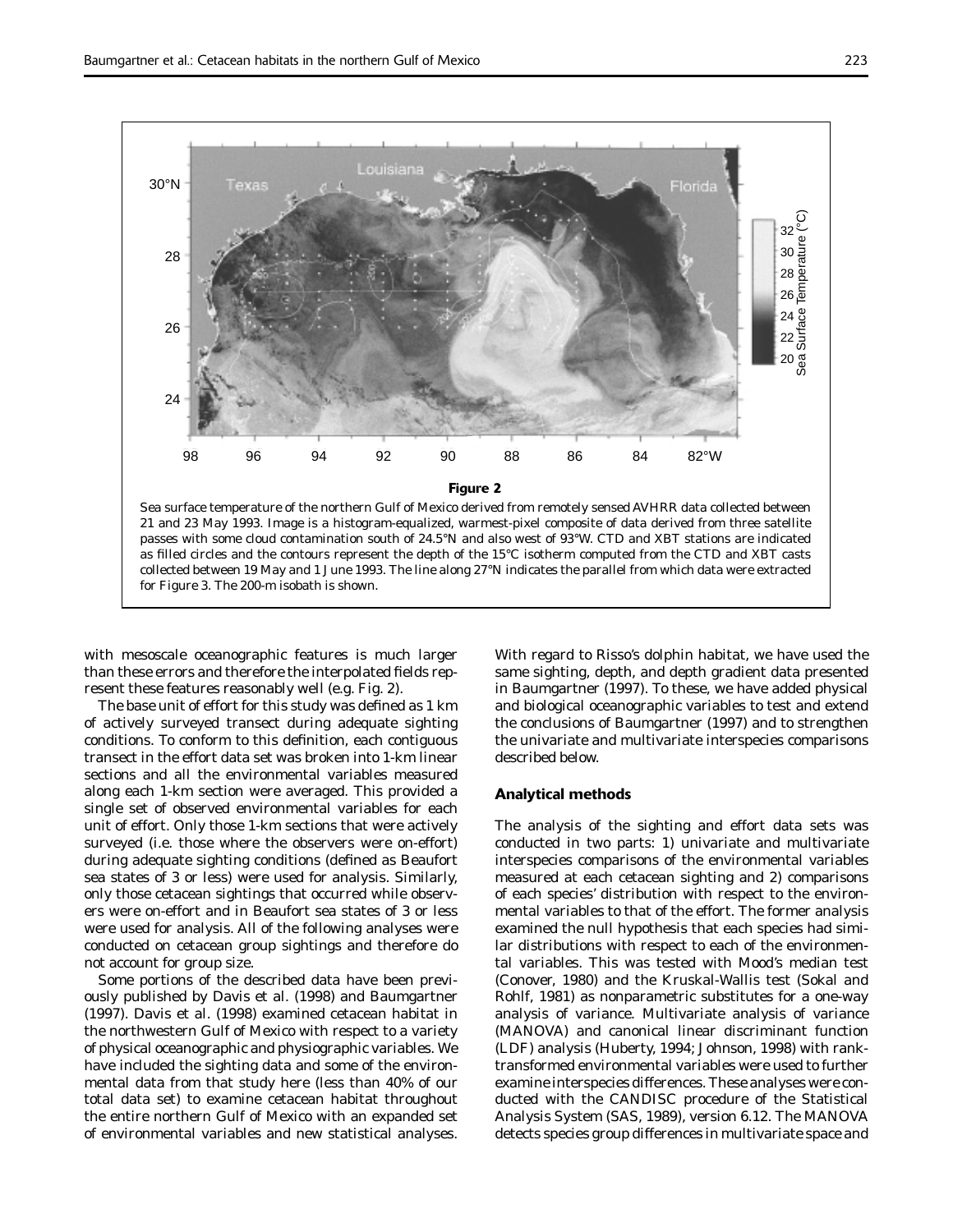the canonical LDF analysis describes which environmental factors contribute most to these group differences. The canonical LDF analysis is accomplished by finding a linear combination of the environmental variables that best discriminates between the species groups. These linear combinations (canonical variables) are then examined by using the LDF structure correlations (Huberty, 1994) to assess their ecological meaning and significance. The structure correlations are essentially the correlations between the canonical variables and the original environmental variables and their interpretation is analogous to the interpretation of factor loadings in factor analysis.

The second analysis uses univariate and bivariate chisquared  $(\chi^2)$  tests, Mann-Whitney tests, Monte Carlo tests, and equal-effort sighting rate distribution plots to determine the specific relationships between the distribution of each species and each of the environmental variables. For the  $\chi^2$  analysis, the effort data were used to compute expected uniform distributions for each species with respect to the individual environmental variables. Classes were chosen such that each contained an equal amount of effort (Kendall and Stuart, 1967). This approach "normalized" the sighting rates by creating class sizes of equal sighting probability based on the effort and guaranteed that the analysis would not be distorted by classes with exceptionally low or high amounts of effort. For a complete description of the methods used to compute the uniform distribution, see Baumgartner (1997). The actual distributions were then compared with the predicted uniform distributions by using the  $\chi^2$  statistic. Equal-effort sighting rate distribution plots were constructed directly from the contingency tables used in the  $\chi^2$  analyses. In some cases, the sample size was lower than the minimum required for a conservative  $\chi^2$  test (*n*=25), therefore the species' and effort distributions were compared by using a Mann-Whitney test.

Of the five species examined here, each had a distribution with respect to depth that was significantly different from a uniform distribution. Further analyses with Monte Carlo (randomization) tests were conducted to determine if the distribution of a particular species with respect to the other environmental variables was an artifact of that species' distribution with depth. For example, consider a hypothetical species that is only found on the continental shelf. The continental shelf in the northern Gulf of Mexico is characterized by low depth gradients, whereas the continental slope has high depth gradients and the abyssal plains of the deep Gulf have low depth gradients. Because this species occurs on the continental shelf, it would have distributions with respect to both depth and depth gradient that were significantly different from a uniform distribution. However, this species' distribution with respect to depth gradient is merely an artifact of its distribution with respect to depth because of a correspondence between shallow depths and low depth gradients over the continental shelf.

The Monte Carlo tests consisted of randomly choosing *n* transect sections from the effort data set that had the same depth distribution as the *n* sightings of the species of interest. These transect sections represent *n* "virtual" cetacean sightings that have the same depth distribution as the species of interest but have a random distribution

with respect to all of the other environmental variables. A  $\chi^2$  analysis was then conducted to determine if the distribution of the "virtual" sightings with respect to the particular environmental variable of interest (e.g. depth gradient in the example above) was different from a uniform distribution predicted by the effort. The process of choosing *n* "virtual" sightings and of conducting the  $\chi^2$  analysis was performed 10,000 times. The proportion of the resulting 10,000  $\chi^2$  statistics that exceeded the  $\chi^2$  statistic associated with the species' actual distribution with respect to the environmental variable of interest was considered a *P*-value. This *P*-value represented the probability that the actual  $\chi^2$  statistic could have been observed by chance and was used to test the null hypothesis that the species' distribution with respect to the environmental variable of interest was the same as a uniform distribution given its distribution with respect to depth.

# **Results**

NOAA Ship *Oregon II* completed 113 days of effort during the spring surveys from 1992 to 1994 and sampled the entire oceanic northern Gulf of Mexico once each year. A total of 9101 1-km transect sections (units of effort) were completed during adequate sighting conditions. The amount of environmental data available for each transect section was dependent on survey design, on instrument availability and performance, and, in the case of the remotely sensed sea surface temperature variability, on satellite orbital parameters and cloud conditions (Table 2).

The Loop Current penetrated into the eastern Gulf to at least 27.5°N during each of the surveys and warm-core eddies could usually be found in the central and western Gulf (Fargion et al.<sup>10</sup>). Both the Loop Current and the warm-core eddies were often accompanied by cold-core features at their peripheries. Examples of the major oceanographic features of the northern Gulf are shown in the composite AVHRR sea surface temperature image and the contoured depth of the 15°C isotherm (Fig. 2). The Loop Current is easily identifiable as the broad region in the eastern Gulf where the 15°C isotherm was at depths below 250 to 300 m and sea surface temperatures reached a local maximum. The remnants of a warm-core eddy (Eddy V) are evident in the northwestern Gulf centered at about 27.0°N, 95.5°W (Jockens et al., 1994; Fargion et al.10). Warm-core features like the Loop Current were characterized by depressed isotherms and were often accompanied by warm surface temperatures and low zooplankton biomass (Fig. 3). Surface temperature gradients were high at the edge of these mesoscale features when

<sup>10</sup> Fargion, G. S., L. N. May, T. D. Leming, and C. Schroeder. 1996. Oceanographic surveys. *In* Distribution and abundance of cetaceans in the north-central and western Gulf of Mexico: final report, vol.II: technical report (R.W. Davis and G.S. Fargion, eds.), p. 207–269. U.S. Department of the Interior, Minerals Management Service, OCS Study MMS 96-007. [Available from Public Information Office, MS 5034, Gulf of Mexico Region, Minerals Management Service, 1201 Elmwood Park Blvd., New Orleans, LA 70123-2394.]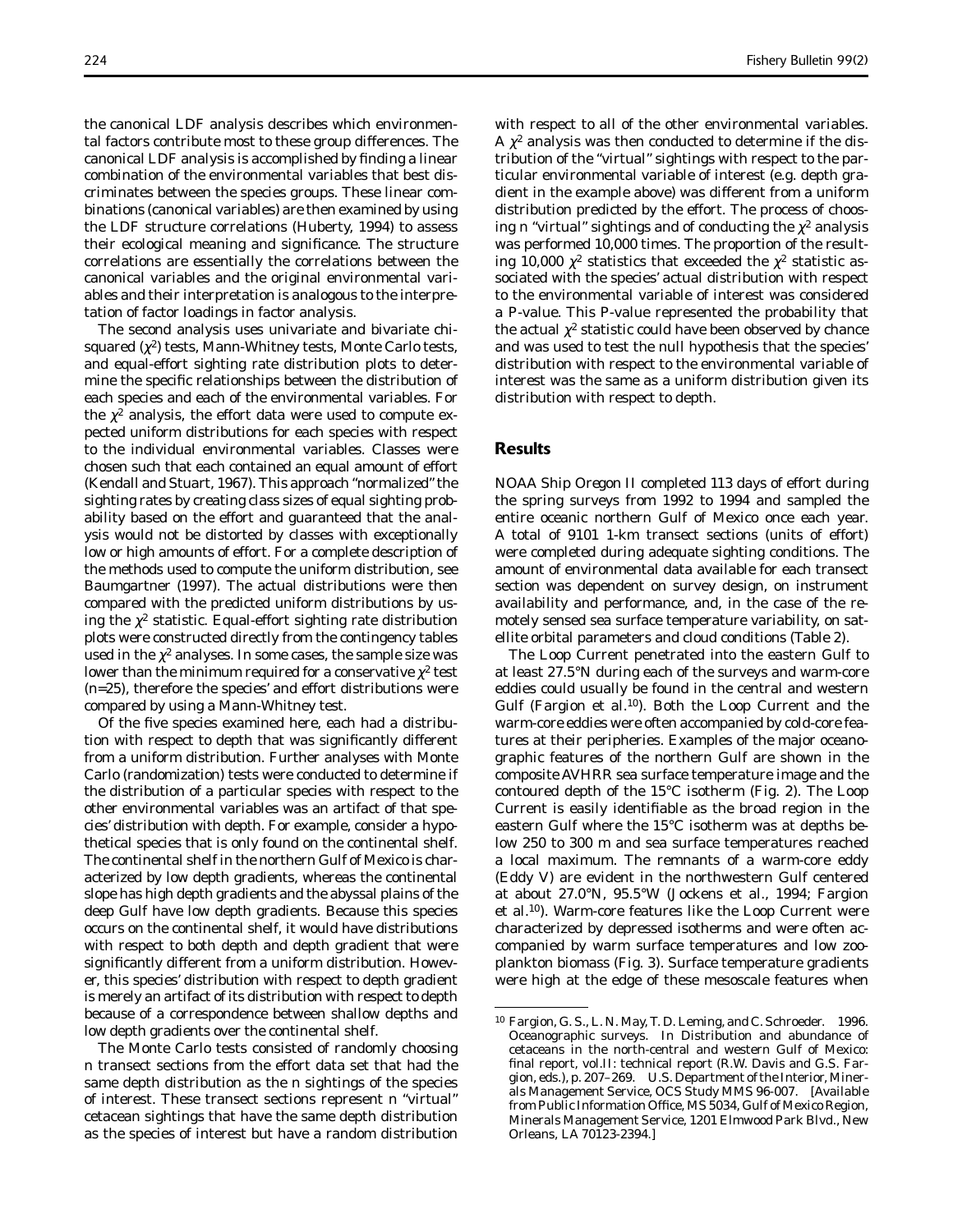# **Table 2**

Number of 1-km transect sections (units of effort) with valid data for each environmental variable.

| Variable                               | 1992 | 1993 | 1994 | Total |           |  |
|----------------------------------------|------|------|------|-------|-----------|--|
| Depth                                  | 3454 | 2373 | 3274 | 9101  | $(100\%)$ |  |
| Depth gradient                         | 3454 | 2373 | 3274 | 9101  | $(100\%)$ |  |
| Surface temperature                    | 1414 | 2245 | 2915 | 6574  | (72%)     |  |
| Surface temperature standard deviation | 688  | 1084 | 498  | 2270  | (25%)     |  |
| Depth of 15°C isotherm                 | 2357 | 1939 | 2669 | 6965  | (77%)     |  |
| Surface chlorophyll concentration      | 2844 | 2277 | 2859 | 7980  | (88%)     |  |
| Zooplankton biomass                    | 2127 | 1103 | 1419 | 4649  | (51%)     |  |

#### **Table 3**

Correlation matrix of environmental variables. Correlation coefficients for surface chlorophyll and zooplankton biomass were computed from the station samples (not from the interpolated fields). SD = standard deviation.

| Variable                   | Depth       | Depth<br>gradient | <b>Surface</b><br>temperature | <b>Surface</b><br>temperature<br><b>SD</b> | Depth of<br>$15^{\circ}$ C<br>isotherm | <b>Surface</b><br>chlorophyll |
|----------------------------|-------------|-------------------|-------------------------------|--------------------------------------------|----------------------------------------|-------------------------------|
| Depth gradient             | $-0.003$    |                   |                               |                                            |                                        |                               |
| Surface temperature        | $0.104**$   | $0.098***$        |                               |                                            |                                        |                               |
| Surface temperature SD     | $-0.067**$  | 0.032             | 0.019                         |                                            |                                        |                               |
| Depth of 15°C isotherm     | $0.297**$   | $-0.139**$        | $0.199**$                     | $0.365**$                                  |                                        |                               |
| Surface chlorophyll        | $-0.341$ ** | 0.013             | $-0.250*$                     | $-0.165$                                   | $-0.166$                               |                               |
| Zooplankton biomass        | $-0.224$ ** | $-0.064$          | $-0.192$                      | 0.141                                      | $-0.380**$                             | $0.710***$                    |
| $*$ indicates $P < 0.05$ . |             |                   |                               |                                            |                                        |                               |

\*\* indicates *P* < 0.01.

their surface temperature signatures were strong.

Many of the environmental variables in the effort data set were significantly correlated with one another (*P*<0.05), but correlation coefficients were less than 0.3 in most cases (Table 3). The high correlation between surface chlorophyll and zooplankton biomass was strongly influenced by stations on the continental shelf where both surface chlorophyll and zooplankton biomass were typically quite high. The surface chlorophyll measurements collected on the shelf were significantly higher than those from oceanic waters **Table 4**

Number of group sightings (*n*), sighting rate (group sightings per 100 km) and mean, standard deviation (SD), minimum (Min) and maximum (Max) group size of the five most frequently encountered species or species groups.

|                             |     |               | Group size |           |                |     |  |
|-----------------------------|-----|---------------|------------|-----------|----------------|-----|--|
| <b>Species</b>              | n   | Sighting rate | Mean       | <b>SD</b> | Min            | Max |  |
| Bottlenose dolphin          | 89  | 0.98          | 14.7       | 22.7      | 1              | 150 |  |
| Risso's dolphin             | 67  | 0.74          | 10.8       | 7.3       | $\overline{2}$ | 40  |  |
| <i>Kogia</i> spp.           | 56  | 0.62          | 2.1        | 1.6       |                | 8   |  |
| Pantropical spotted dolphin | 107 | 1.18          | 51.8       | 42.4      | 3              | 180 |  |
| Sperm whale                 | 43  | 0.47          | 2.5        | 1.9       | 1              | 11  |  |

(Mann-Whitney, *U*=4.44, *P*<0.0001), whereas the median zooplankton biomass measured on the shelf  $(10.1 \text{ cc}/100 \text{ m}^3)$ was almost twice as large as the median of the oceanic observations  $(5.4 \text{ cc}/100 \text{ m}^3)$ . The correlation coefficient between the surface chlorophyll and zooplankton biomass measured in oceanic waters was not significantly different from zero (*P*>0.05). This contrast between the continental shelf and

more oceanic waters was also manifested in the inverse relationships detected between depth and surface chlorophyll and between depth and zooplankton biomass.

Of the 614 cetacean groups sighted between 1992 and 1994, the most frequently encountered species were the bottlenose dolphin, Risso's dolphin, *Kogia* spp., pantropical spotted dolphin, and sperm whale (Table 4). The *Ko-*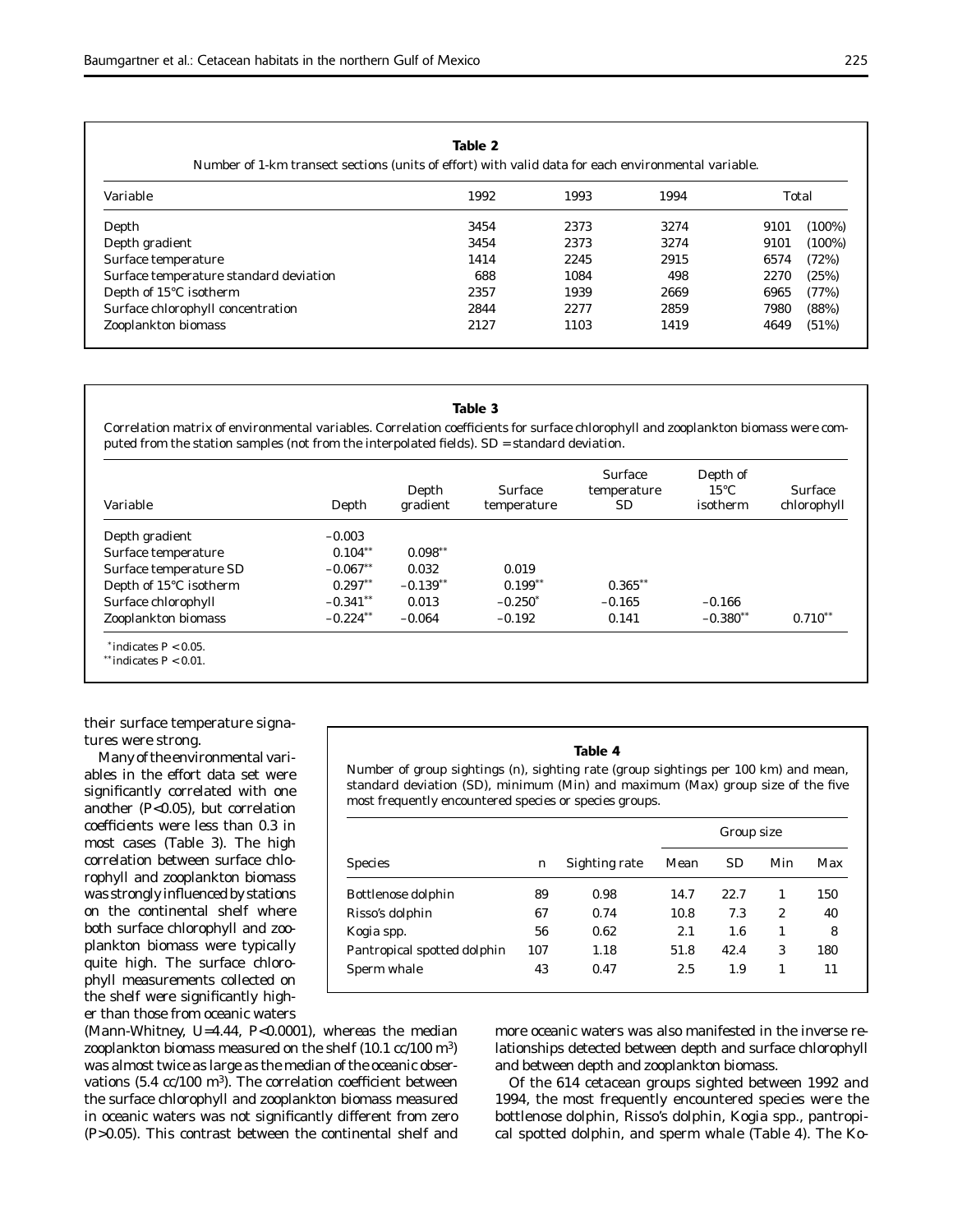*gia* spp. group was made up of sightings of dwarf sperm whales (*n*=32), pygmy sperm whales (*n*=7), and those small whales that could only be identified to the genus *Kogia* (*n*=17). The spatial distributions of sightings suggest high use areas for each species (Fig. 4), but these are heavily influenced by the distribution of the sighting effort. To better capture the true spatial distributions, the location of each sighting and 1-km transect section was projected onto the 200-m isobath (by using the minimum distance to this isobath) and equal-effort sighting distributions were gener-



#### **Figure 3**

Surface temperature (raw temperatures in gray, 10 km radius average in black), surface temperature variability (standard deviation in 10 km radius), epipelagic zooplankton biomass and vertical temperature structure along 27°N observed between 19 May and 1 June 1993. Surface temperature and surface temperature variability were obtained from the composite satellite image shown in Figure 2. The inverted triangles indicate CTD/XBT station locations from which the temperature section was derived.

ated with respect to the distance along the 200-m isobath (Fig. 4). Chi-squared analyses indicated that all of the species' distributions, except the *Kogia* spp. group, were significantly different from a uniform distribution (*P*<0.01). The northwestern Gulf of Mexico (west of the Mississippi River Delta) had much lower group sighting rates of each cetacean species when compared with the northeastern Gulf (east of the Mississippi River Delta). To the south of New Orleans, the Mississippi Canyon and just seaward of the Mississippi River Delta were regions of high group

> encounter rates for bottlenose dolphins, Risso's dolphins, and sperm whales. Just to the east of this region and south of Mobile Bay, pantropical spotted dolphin sighting rates reached a local maximum. Along the steep upper continental slope of the Florida Escarpment between Tampa and Key West, very high relative abundances of Risso's dolphins, pantropical spotted dolphins, and sperm whales were observed.

> Examination of the mean, median, first and third quartiles, and standard deviation of the environmental variables for each species suggested significant interspecies differences (Fig. 5). The null hypothesis of equal medians for each species was rejected for depth, depth gradient, surface temperature, and zooplankton biomass (Mood's median test, *P*<0.01). Similarly, the null hypothesis of equal "locations" was rejected with a Kruskal-Wallis test for depth, depth gradient, zooplankton biomass (*P*<0.01), and surface temperature (*P*<0.05). The bottlenose dolphin had the lowest median depth, depth gradient, and surface temperature of all the species. The Risso's dolphin had the highest median depth gradient and surface temperature and the *Kogia* spp. had the highest median zooplankton biomass. The bottlenose dolphin's median habitat was so different from the others that if this species was removed from each of the Mood's median tests, the null hypothesis of equal medians between species would be rejected for only depth (*P*<0.01) and zooplankton biomass (*P*<0.05).

> Despite clear heterogeneity of variances (Fig. 5A), a one-way analysis of variance indicated that the cetacean distributions with respect to depth were significantly different. Furthermore, a Duncan's multiple range test suggested species groupings by depth (*P*<0.05) that were qualitatively accurate and in agreement with earlier results (Mullin et al., 1994). These species groupings were 1) bottlenose dolphins, 2) Risso's dolphins and *Kogia* spp., and 3) pantropical spotted dolphins and sperm whales. Bottlenose dolphins were encountered predominantly over the continental shelf and were never sighted seaward of the 750-m isobath. Risso's dolphins and *Kogia* spp. were distributed mostly over the upper continental slope, whereas pantropical spotted dolphins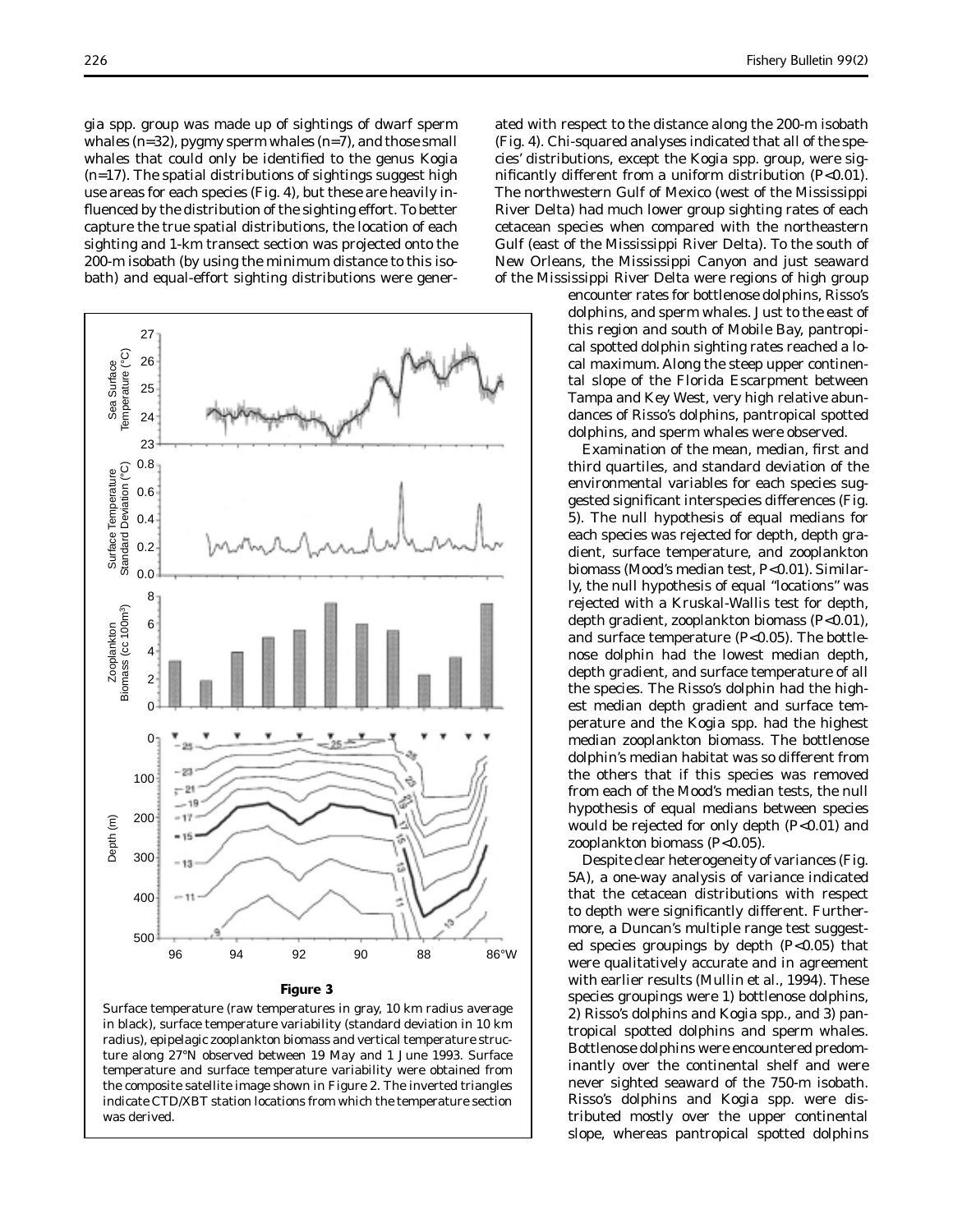

#### **Figure 4**

Spatial distribution of group sightings and sighting rates for each species. Sightings and 1-km transect sections (effort) were projected onto the 200-m isobath and the group sighting rate distributions were computed by using equal-effort class sizes. The sighting rate distribution of the bottlenose dolphin only includes effort from 1000 m depth and shallower because no bottlenose dolphins were encountered seaward of the 750-m isobath. The sighting maps and sighting rate distribution plots are aligned geographically to facilitate comparison. The 200- and 2000-m isobaths are shown in the sighting maps.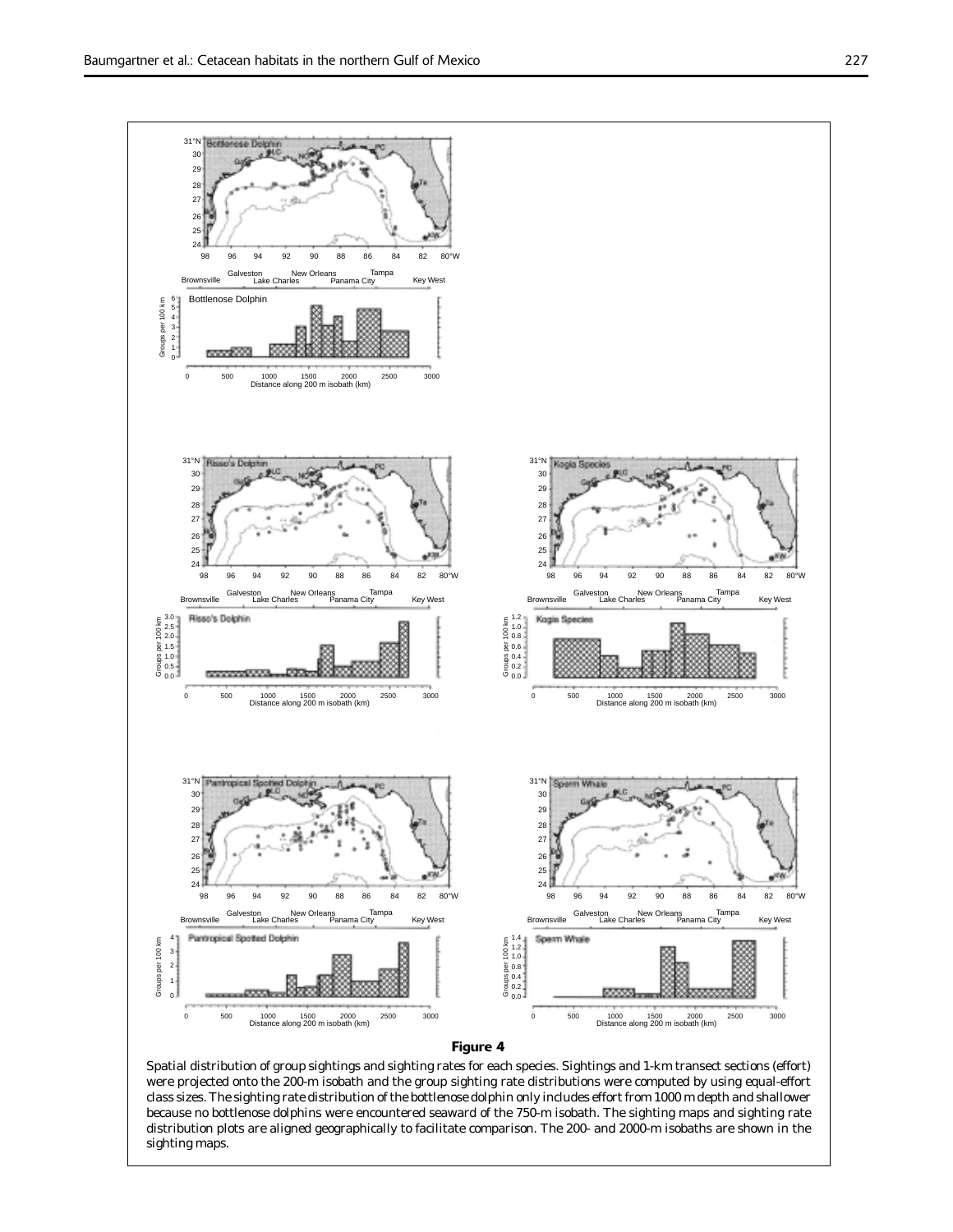

Mean, median, interquartile range, and standard deviation of (**A**) depth, (**B**) depth gradient, (**C**) surface temperature, (**D**) surface temperature variability, (**E**) depth of the 15°C isotherm, (**F**) surface chlorophyll, and (**G**) epipelagic zooplankton biomass for each species and the 1-km transect sections (effort). The sample size (*n*) is shown above each species abbreviation.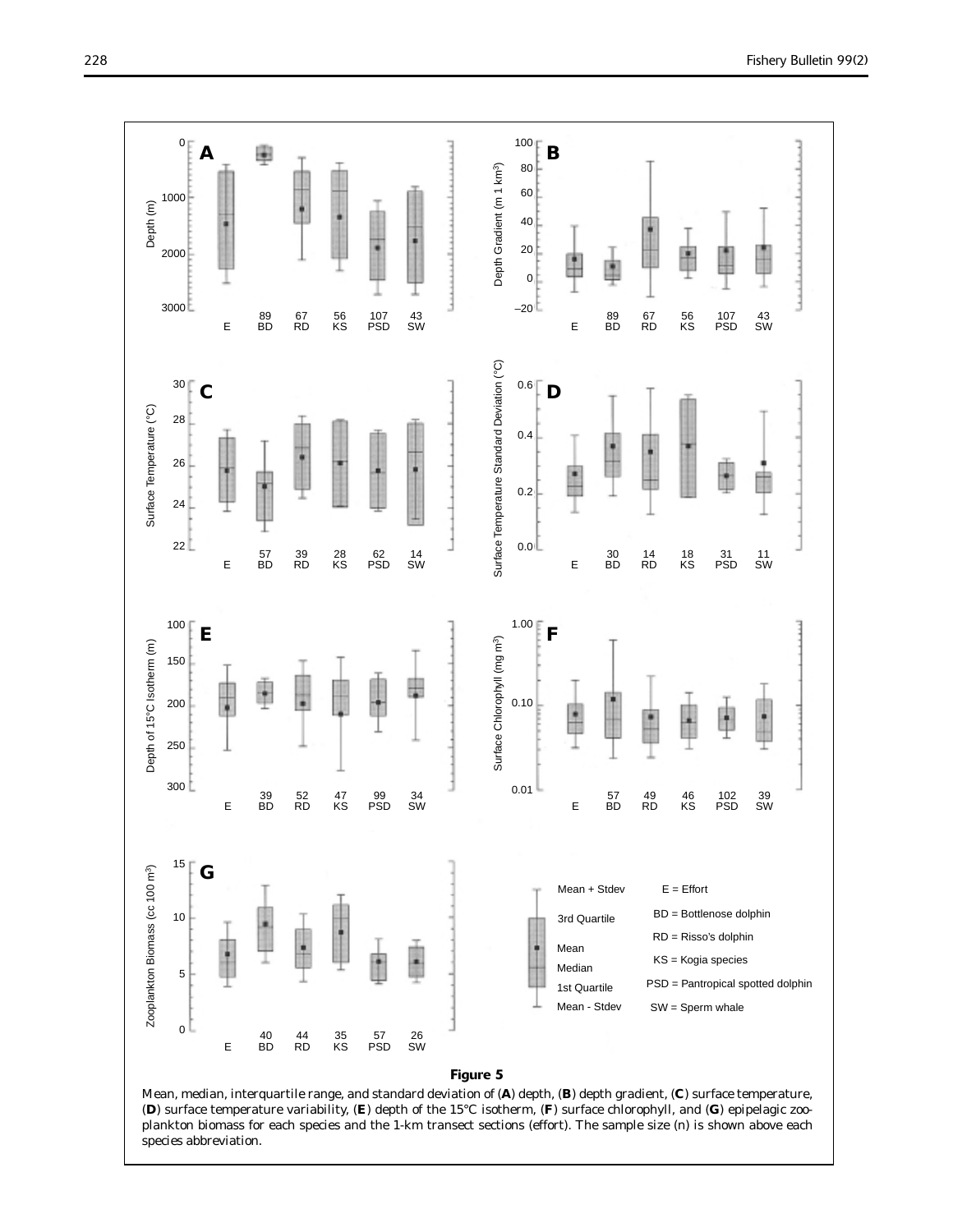and sperm whales had distributions that extended from the upper continental slope to the deep Gulf. Mann-Whitney tests between Risso's dolphins and *Kogia* spp. for each of the environmental variables indicated that only their distributions with respect to depth gradient (*U*=2.12, *P*<0.05) and zooplankton biomass (*U*=1.69, *P*<0.05) were significantly different. Similar tests between pantropical spotted dolphins and sperm whales indicated that their distributions with respect to the depth of the 15°C isotherm  $(U=2.26, P<0.05)$  alone were significantly different.

Differences between species were also detected with MANOVA and canonical linear discriminant function analysis. Unfortunately, low sample size for both sea surface temperature and sea surface temperature variability precluded their use in the multivariate analyses. Of the remaining variables, the sample sizes for each species were as follows: bottlenose dolphins (*n*=18), Risso's dolphins (*n*=35), *Kogia* spp. (*n*=25), pantropical spotted dolphins (*n*=51), and sperm whales (*n*=19). The null hypothesis of equal mean vectors was rejected in the MANOVA (Wilks'  $\lambda$ =0.446, *P*<0.0001). The first two canonical variables in the canonical LDF analysis accounted for 94.5% of the

total variability, and likelihood ratio tests indicated that only the first two canonical variables were significant (*P*<0.01 for each). The structure correlations indicated that low depths and high zooplankton biomass were associated with positive values of the first canonical variable, whereas shallow occurrences of the depth of the 15°C isotherm and low surface chlorophyll concentration were associated with positive values of the second canonical variable (Fig. 6A). The separation between groups along canonical axis 1 supports the importance of depth in habitat partitioning in the northern Gulf of Mexico. The significance of zooplankton biomass in this first canonical variable was due to the inclusion of the bottlenose dolphin in the analysis and the presence of high zooplankton biomass on the continental shelf. Note that the bottlenose dolphin was clearly separated from the other species along canonical axis 1 and the sperm whale was separated from the other species on both canonical axes.

Because inclusion of the bottlenose dolphin strongly influenced the results of the multivariate analysis, a second analysis was conducted for just the oceanic species. The null hypothesis of equal mean vectors was rejected



### **Figure 6**

Means and interquartile ranges (error bars) of the canonical linear discriminant function variables for (**A**) all species and (**B**) all species except the bottlenose dolphin. The structure correlations associated with each canonical axis represent the approximate correlations between the canonical variables and depth (DP), depth gradient (DPG), depth of the 15°C isotherm (D15C), surface chlorophyll concentration (CHL), and epipelagic zooplankton biomass (PL). Species abbreviations are the same as those shown in Figure 5.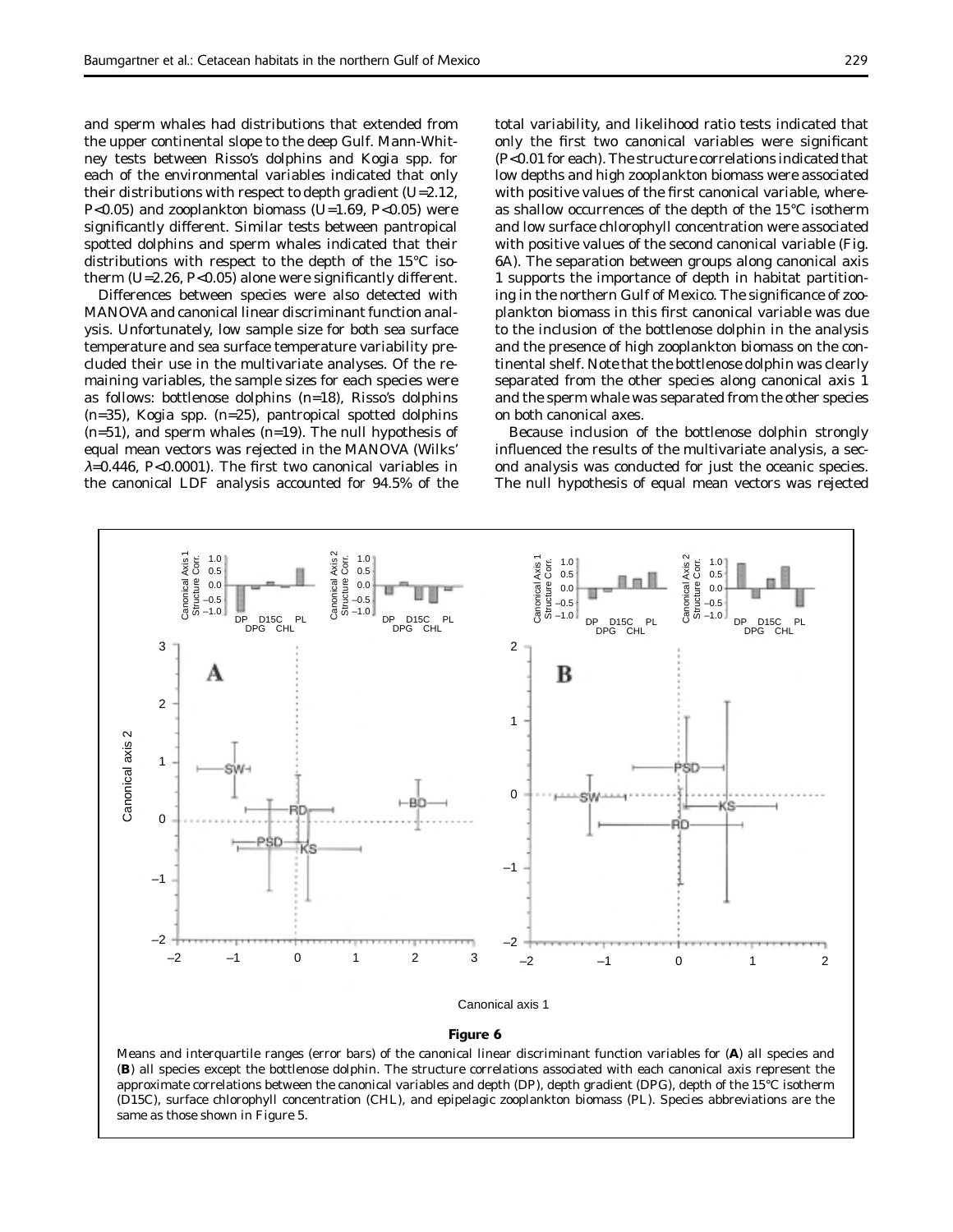

again in the MANOVA (Wilks' λ=0.675, *P*<0.0001). The first two canonical variables in the canonical LDF analysis accounted for 94.2% of the total variability, and likelihood ratio tests indicated that only these first two canonical variables were significant  $(P<0.0001$  for the first,  $P<0.05$ for the second). The correlation structure suggested that high values of zooplankton biomass and deep occurrences of the depth of the 15°C isotherm were associated with positive values of the first canonical variable, whereas high values for depth and surface chlorophyll were associated with positive values of the second canonical variable (Fig. 6B). Although there seems to be considerable overlap between the Risso's dolphin, pantropical spotted dolphin, and *Kogia* spp. in the canonical space, the sperm whale is separated from the other species primarily along canonical axis 1 (Fig. 6B).

### **Bottlenose dolphin**

Because the bottlenose dolphin was never encountered seaward of the 750-m isobath, only the surveyed transect sections shallower than 1000 m were used in the comparisons between the sightings and the effort. The distributions of this species with respect to depth, depth gradient, surface temperature, and surface temperature variability were significantly different from a uniform distribution (Table 5). Monte Carlo tests suggested that the distribution with respect to depth gradient may have been an artifact of the distribution with respect to depth (*P*>0.05; Table 5). The sighting rate distribution of the bottlenose dolphin with respect to depth (Fig. 7A) was bimodal as indicated by the peak in the sighting rate at the shallowest depth class (<75 m) and another peak just seaward of the shelf break. Although no coherent pattern was apparent in the sighting rate distribution with respect to surface temperature (Fig. 7B), group sighting rates

increased with increasing surface temperature variability (Fig. 7C).

Interpretation of the sighting rate distributions for surface temperature and surface temperature variability was confounded by this species' bimodal distribution with respect to depth. To address this, the sightings were separated into a shelf group (<150 m) and a shelf break group (>150 m) by using the local minimum in the sighting rates with respect to depth as the separation criterion (Fig. 7A). The shelf dolphins (*n*=24) were found in cooler surface waters in relation to that observed during the sighting effort (Mann-Whitney test, *U*=2.23, *P*<0.05), whereas the distribution of the shelf break dolphins (*n*=33) with respect to surface temperature was not significantly different from the effort (Mann-Whitney test,  $U=1.03$ ,  $P>0.05$ ;  $\chi^2$ test,  $\chi^2$ =9.7, df=5, *P*>0.05). Both the shelf (*n*=16, *U*=3.23, *P*<0.01) and shelf break bottlenose dolphins (*n*=14, *U*=2.93, *P*<0.01) were encountered in regions of significantly higher surface temperature variability in relation to the effort.

It should be noted that the bottlenose dolphin appears to have a distribution with respect to zooplankton biomass that is significantly different from the effort for all depths (Fig. 5G). In fact, a Mann-Whitney test supports this assertion (*U*=5.42, *P*<0.0001). Once the analysis is restricted to the continental shelf and upper continental slope (0–1000 m), however, the distribution of the bottlenose dolphin with respect to zooplankton biomass is not significantly different from the effort (*U*=0.19, *P*>0.05). This apparent discrepancy is due to higher zooplankton biomass over the continental shelf than anywhere else in the northern Gulf of Mexico.

### **Risso's dolphin**

The distribution of the Risso's dolphin was significantly different from a uniform distribution for both depth and depth gradient (Table 5) and there was strong evidence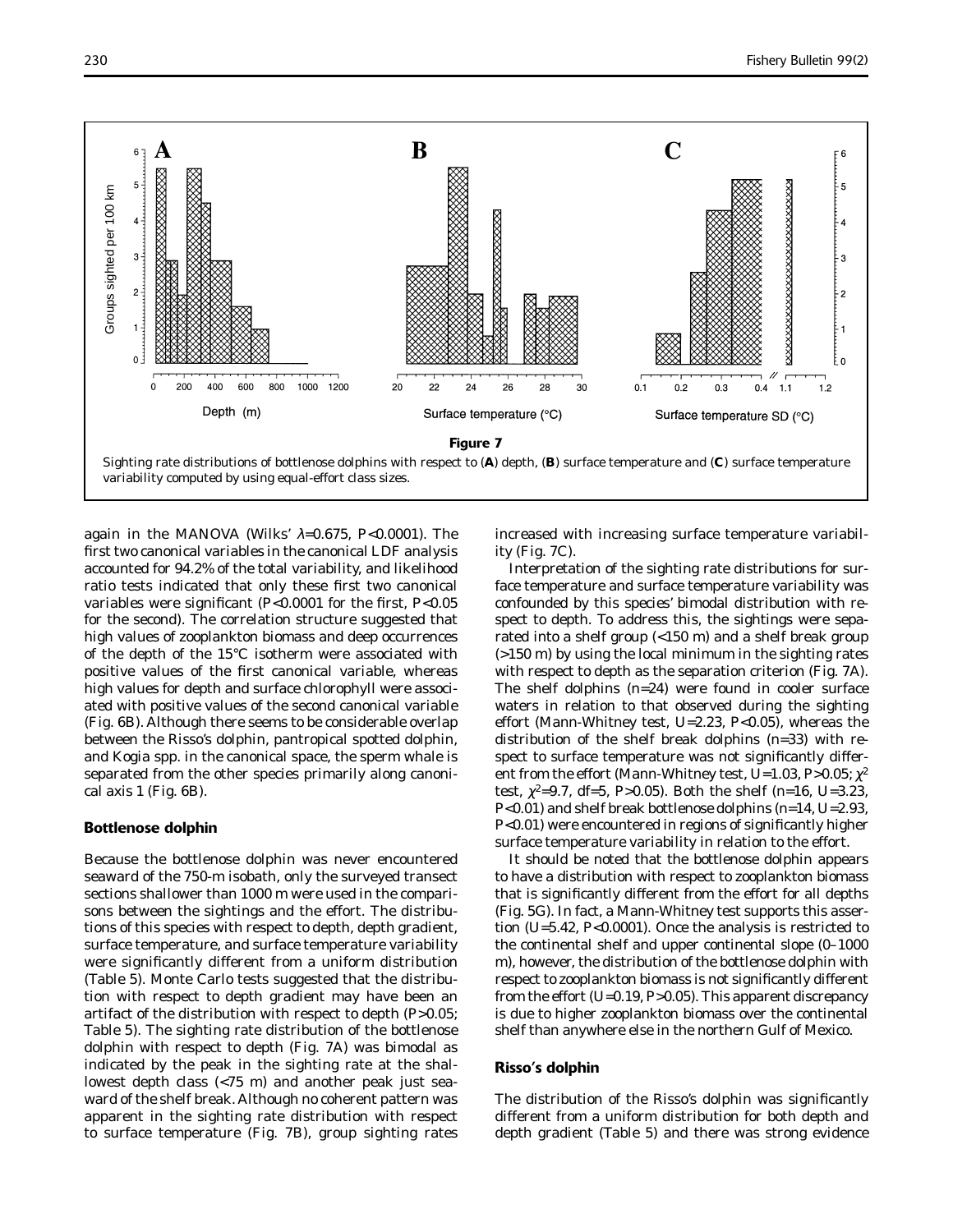# **Table 5**

Results for univariate χ2, Mann-Whitney, and Monte Carlo tests. Values of 0.0000 for *P* indicate *P* < 0.0001.

|                                        | $\boldsymbol{n}$ | $\chi^2$ test |                         |                       | Mann-Whitney     |                  | Monte Carlo      |  |
|----------------------------------------|------------------|---------------|-------------------------|-----------------------|------------------|------------------|------------------|--|
|                                        |                  | $\chi^2$      | df                      | $\cal P$              | $\boldsymbol{U}$ | $\boldsymbol{P}$ | $\boldsymbol{P}$ |  |
| Bottlenose dolphin                     |                  |               |                         |                       |                  |                  |                  |  |
| Depth                                  | 89               | 57.6          | 11                      | $0.0000$ **           |                  |                  |                  |  |
| Depth gradient                         | 89               | 23.1          | 11                      | $0.0174*$             |                  |                  | 0.7474           |  |
| Surface temperature                    | 57               | 26.8          | 9                       | $0.0015***$           |                  |                  | $0.0224*$        |  |
| Surface temperature standard deviation | 30               | 17.3          | $\boldsymbol{4}$        | $0.0017**$            |                  |                  | $0.0018$ **      |  |
| Depth of 15°C isotherm                 | 39               | 6.0           | $\boldsymbol{6}$        | 0.4184                |                  |                  | 0.4909           |  |
| Surface chlorophyll                    | 57               | 12.2          | 9                       | 0.1999                |                  |                  | 0.4095           |  |
| Zooplankton biomass                    | 40               | 1.9           | 6                       | 0.9268                |                  |                  | 0.9720           |  |
| Risso's dolphin                        |                  |               |                         |                       |                  |                  |                  |  |
| Depth                                  | 67               | 53.9          | 12                      | $0.0000**$            |                  |                  |                  |  |
| Depth gradient                         | 67               | 57.4          | 12                      | $0.0000**$            |                  |                  | $0.0000**$       |  |
| Surface temperature                    | 39               | 9.9           | $\boldsymbol{6}$        | 0.1296                |                  |                  | 0.1527           |  |
| Surface temperature standard deviation | 14               |               |                         |                       | 1.69             | $0.0456*$        |                  |  |
| Depth of 15°C isotherm                 | 52               | 16.3          | 9                       | 0.0603                |                  |                  | 0.0971           |  |
| Surface chlorophyll                    | 49               | 9.2           | 8                       | 0.3232                |                  |                  | 0.3227           |  |
| Zooplankton biomass                    | 44               | 7.3           | 7                       | 0.3970                |                  |                  | 0.7056           |  |
| Kogia spp.                             |                  |               |                         |                       |                  |                  |                  |  |
| Depth                                  | 56               | 42.6          | 9                       | $0.0000**$            |                  |                  |                  |  |
| Depth gradient                         | 56               | 20.4          | 9                       | $0.0155$ <sup>*</sup> |                  |                  | 0.0690           |  |
| Surface temperature                    | 28               | 4.8           | 4                       | 0.3038                |                  |                  | 0.3540           |  |
| Surface temperature standard deviation | 18               |               |                         |                       | 1.98             | $0.0238*$        |                  |  |
| Depth of 15°C isotherm                 | 47               | 7.2           | 8                       | 0.5125                |                  |                  | 0.5371           |  |
| Surface chlorophyll                    | 46               | 3.4           | 7                       | 0.8441                |                  |                  | 0.8560           |  |
| Zooplankton biomass                    | 35               | 31.6          | 5                       | $0.0000**$            |                  |                  | $0.0014**$       |  |
| Pantropical spotted dolphin            |                  |               |                         |                       |                  |                  |                  |  |
| Depth                                  | 107              | 50.6          | 11                      | $0.0000**$            |                  |                  |                  |  |
| Depth gradient                         | 107              | 25.1          | 11                      | $0.0088**$            |                  |                  | 0.0687           |  |
| Surface temperature                    | 62               | 13.5          | 11                      | 0.2614                |                  |                  | 0.3616           |  |
| Surface temperature standard deviation | 31               | $7.5\,$       | $\overline{\mathbf{4}}$ | 0.1096                |                  |                  | 0.1148           |  |
| Depth of 15°C isotherm                 | 99               | 19.1          | 11                      | 0.0593                |                  |                  | 0.0748           |  |
| Surface chlorophyll                    | 102              | 20.6          | 11                      | $0.0380*$             |                  |                  | 0.0985           |  |
| Zooplankton biomass                    | 57               | 16.4          | 9                       | 0.0588                |                  |                  | 0.3522           |  |
| Sperm whale                            |                  |               |                         |                       |                  |                  |                  |  |
| Depth                                  | 43               | 14.5          | 7                       | $0.0431*$             |                  |                  |                  |  |
| Depth gradient                         | 43               | 13.7          | 7                       | 0.0566                |                  |                  | 0.0965           |  |
| Surface temperature                    | 14               |               |                         |                       | 0.27             | 0.3921           |                  |  |
| Surface temperature standard deviation | 11               |               |                         |                       | 1.14             | 0.1268           |                  |  |
| Depth of 15°C isotherm                 | 34               | 11.0          | 5                       | 0.0508                |                  |                  | $0.0388*$        |  |
| Surface chlorophyll                    | 39               | 11.5          | $\boldsymbol{6}$        | 0.0741                |                  |                  | 0.0749           |  |
| Zooplankton biomass                    | 26               | $3.5\,$       | 4                       | 0.4729                |                  |                  | 0.7053           |  |

that the distribution with respect to depth gradient was not an artifact of the depth distribution (*P*<0.0001). The distribution with respect to surface temperature variability was significantly different from the effort (*P*<0.05; Table 5) and surface temperature variability at Risso's

dolphin sightings was generally higher than the effort (Fig. 5D). The sighting rate distribution with respect to depth was modal about the upper continental slope (Fig. 8A), whereas group sighting rates increased with increasing depth gradient (Fig. 8B).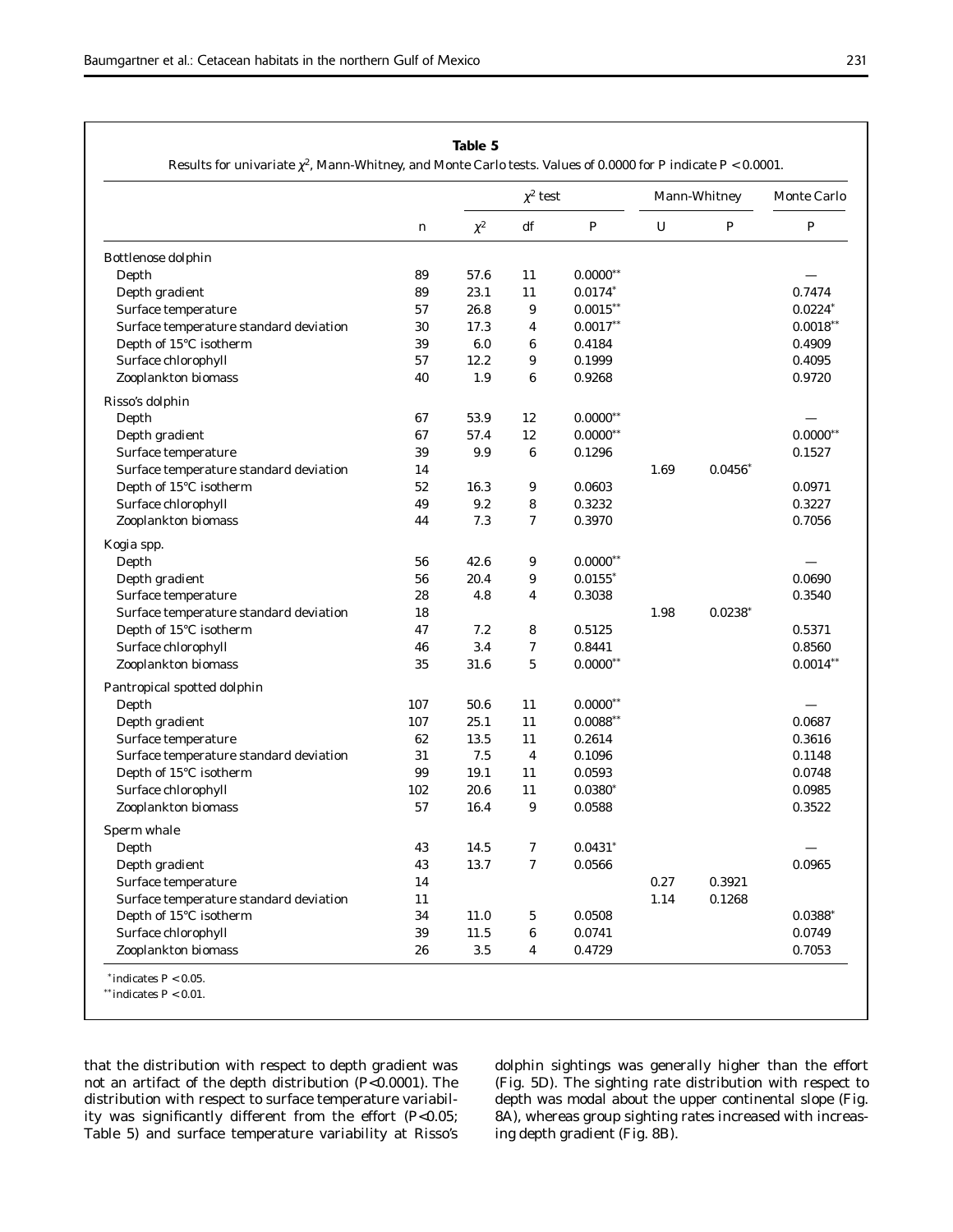# *Kogia* **spp.**

The distributions of the *Kogia* spp. with respect to depth, depth gradient, and epipelagic zooplankton biomass were significantly different from a uniform distribution (Table 5); however, the distribution with respect to depth gradient may have been an artifact of the depth distribution (*P*>0.05; Table 5). The distribution with respect to surface temperature variability was significantly different from the effort (*P*<0.05; Table 5), and the median value of surface temperature variability for *Kogia* spp. was the highest of all the species examined (Fig. 5D). *Kogia* spp. had a modal distribution about the upper continental slope (Fig. 9A) and group sighting rates increased with increasing zooplankton biomass (Fig. 9B). A bivariate  $\chi^2$  analysis (after Baumgartner, 1997) indicated that the distribution of *Kogia* spp. was significantly different from a uniform distribution with respect to both depth and zooplankton biomass ( $\chi^2$ =29.2, df=4, *P*<0.0001) and that in waters of high zooplankton biomass over the upper continental slope, group sighting rates were 2.5 times the average.

# **Pantropical spotted dolphin**

The distribution of the pantropical spotted dolphin was significantly different from a uniform distribution of depth, depth gradient, and surface chlorophyll (Table 5); however, the distributions with respect to depth gradient and surface



Sighting rate distributions of Risso's dolphins with respect to (**A**) depth and (**B**) depth gradient.



chlorophyll may have been an artifact of the depth distribution (*P*>0.05; Table 5). This species was encountered only once near the shelf break (Fig. 10) and if the  $\chi^2$  analysis was limited to sightings and effort deeper than 500 m, then the depth distribution would not be significantly different from a uniform distribution ( $\chi^2$ =14.5, df=11, *P*>0.05).

# **Sperm whale**

The distribution of the sperm whale with respect to depth was significantly different from a uniform distribution

(Table 5; Fig. 11A). Only one group of sperm whales was encountered near the shelf break and if the  $\chi^2$  analysis was limited to sightings and effort deeper than 500 m, then the depth distribution would not be significantly different from a uniform distribution ( $\chi^2$ =2.2, df=7, P>0.05). There is evidence to suggest that the distribution with respect to the depth of the 15°C isotherm was significantly different from a uniform distribution when the depth distribution is taken into consideration (Monte Carlo test, *P*<0.05; Table 5). In waters where the 15°C isotherm was deeper than 200 m, the group sighting rate of sperm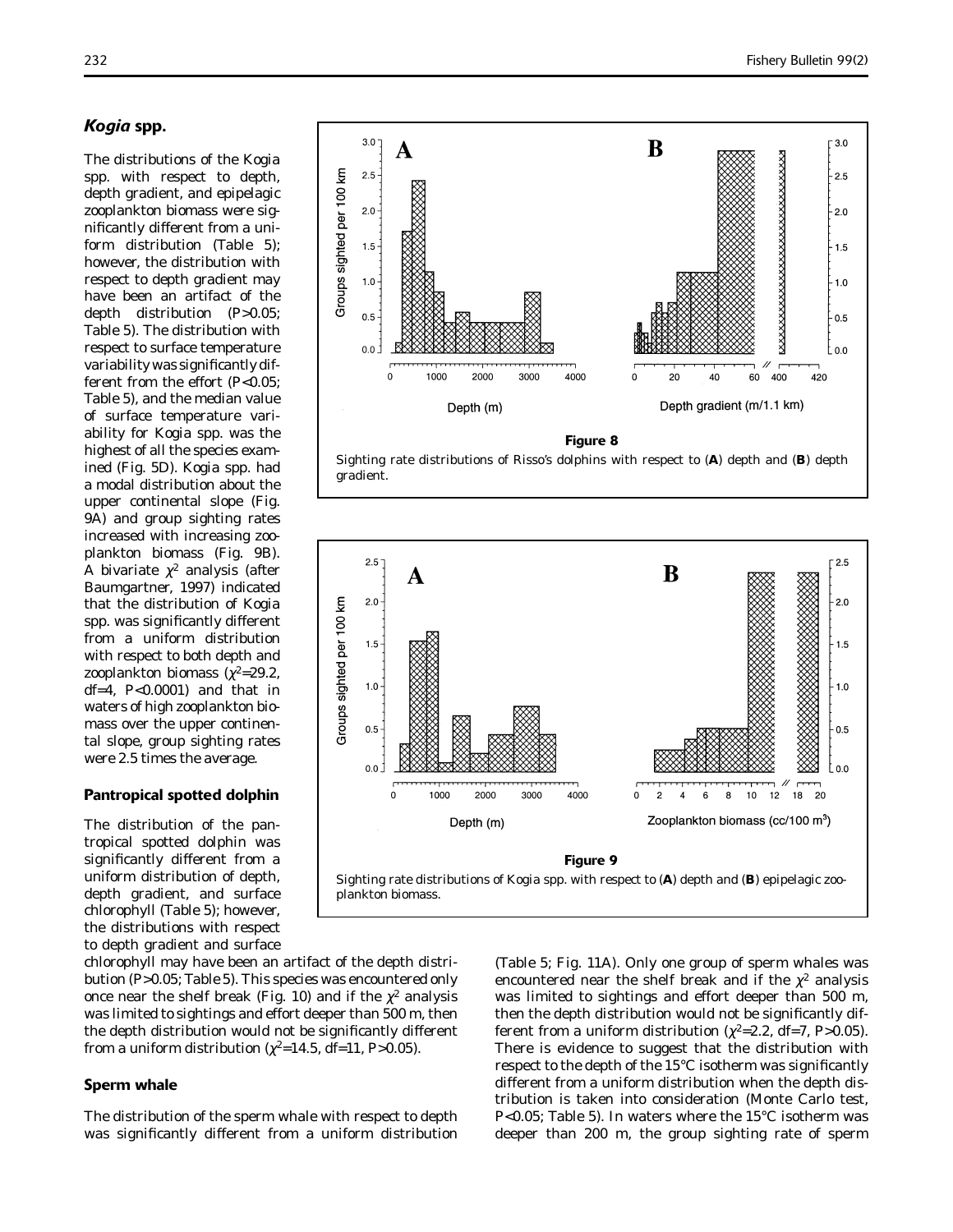whales was less than a quarter of the average and was one-sixth the sighting rate in waters where the depth of the 15°C isotherm was shallower than 200 m (Fig. 11B)

### **Discussion**

Previous studies have indicated that cetacean habitat within several hundred kilometers of the coast is most effectively partitioned by depth (Davis et al., 1998; CETAP<sup>5</sup>; Dohl et al<sup>6</sup>.; Dohl et al.<sup>7</sup>; Green et al.<sup>8</sup>; Davis et al.<sup>11</sup>). In the northern Gulf of Mexico, each of the five species examined in our study could be distinguished from at least three of the others by its distribution with depth alone. Although the distributions of Risso's dolphin and the *Kogia* spp. with respect to depth overlapped on the upper continental slope, their distributions over the upper slope could be distinguished by using depth gradient and zooplankton biomass. The distributions of pantropical spotted dolphins and sperm whales with respect to depth were very similar over the continental slope and deep Gulf, but their distributions differed with respect to the depth of the 15°C isotherm. These results suggest that

cetaceans partition the northern Gulf of Mexico according to each species' habitat preferences which are presumably based on different prey distributions. It is important to note that this partitioning does not necessarily imply spatial separation. Given the right conditions (e.g. waters 500–750 m deep over a steep section of the continental slope with high zooplankton biomass in the upper 200 m), many of these cetaceans could be encountered in the same area. Some of the environmental variables that are important descriptors of cetacean habitat (e.g. zooplankton biomass, depth of the 15°C isotherm, and surface temperature variability) vary over time, and therefore the locations and spatial extent of each species' habitat may vary over time as well.





Two regions of the northern Gulf of Mexico seem to be particularly important habitats for some of the more fre-

quently encountered species during the spring (Fig. 4): the vicinity of the Mississippi River plume and just seaward of the southwestern Florida continental shelf. The Mississippi River injects nutrients into an otherwise oligotrophic oceanic Gulf in a region where the continental shelf is very narrow and the upper continental slope is quite steep. The rate of primary productivity and the standing stocks of chlorophyll and plankton associated with the nutrient-rich, fresh-water plume are high in relation to other regions in the oceanic Gulf (El-Sayed, 1972; Dagg et al., 1988; Ortner et al., 1989; Müller-Karger et al., 1991). Consequently, the plume region may provide feeding oppor-

<sup>11</sup> Davis, R. W., G. S. Fargion, W. E. Evans, L. N. May and T. D. Leming. 1996. Cetacean habitat. *In* Distribution and abundance of cetaceans in the north-central and western Gulf of Mexico: final report, vol. II: technical report (R. W. Davis and G. S. Fargion, eds.), p. 329–349. U.S. Department of the Interior, Minerals Management Service, OCS Study MMS 96-007. [Available from Public Information Office, MS 5034, Gulf of Mexico Region, Minerals Management Service, 1201 Elmwood Park Blvd., New Orleans, LA 70123-2394.]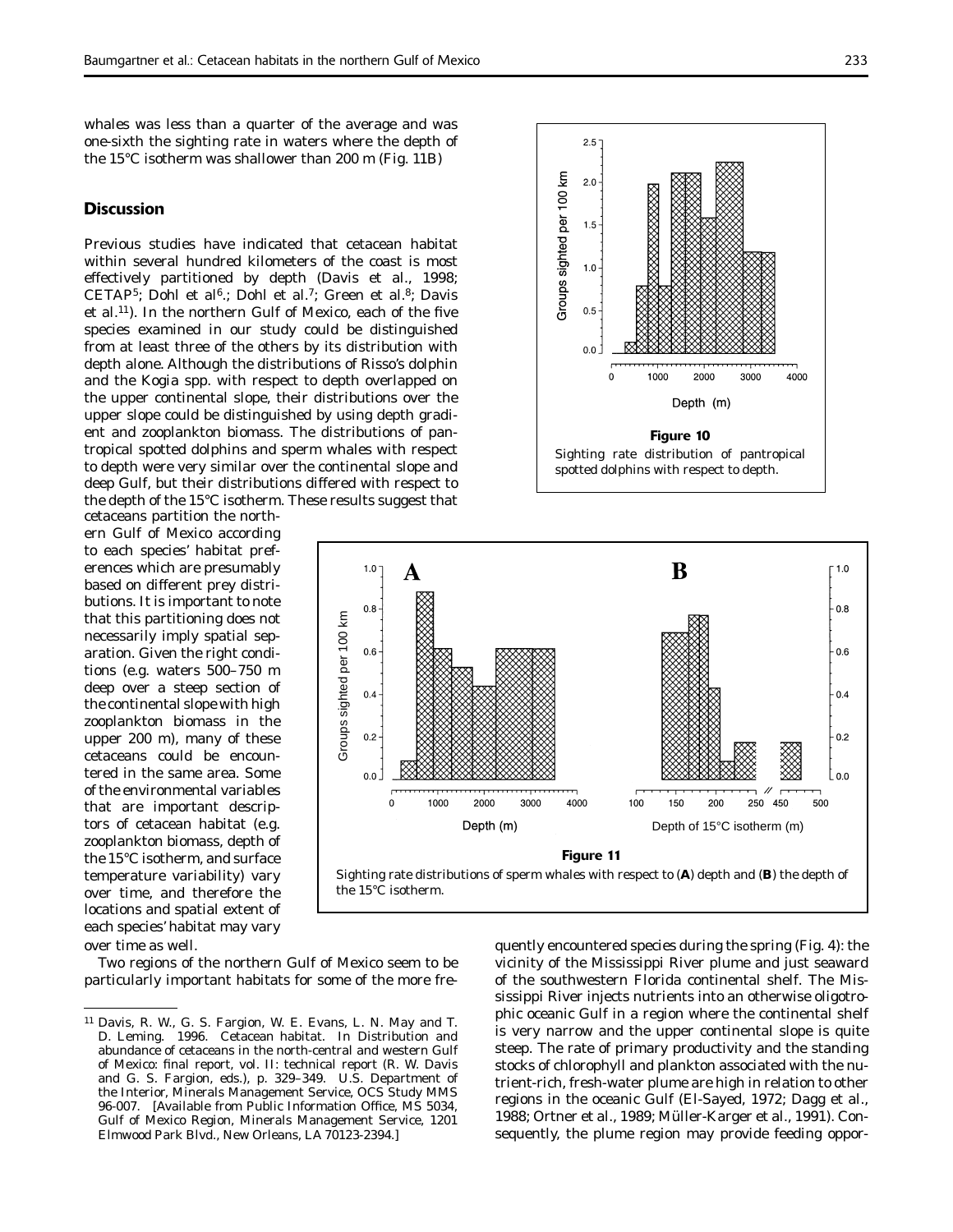tunities for cetaceans through local trophic interactions. Likewise, the area west of the southwestern Florida shelf break may be another region of high productivity. The physical oceanography of this region is characterized by the formation of a cyclonic meander or eddy in the spring between the Loop Current to the west and the steep Florida Escarpment to the east (Cochrane, 1972; Vukovich et al., 1979; Vukovich and Maul, 1985). Maul et al. (1984) observed that bluefin tuna catch per unit of effort inside a cold-core meander in this region was three times higher than in the central Gulf the previous year. Between 83– 86°W and 24– 27°N in oceanic waters, the sighting rates of Risso's dolphins, pantropical spotted dolphins, and sperm whales were 3.8, 2.6, and 2.8 times higher than the average sighting rate and 4.9, 3.0, and 3.3 times higher than the sighting rate outside of this region, respectively.

### **Bottlenose dolphin**

The bottlenose dolphin's distribution in the northern Gulf of Mexico is markedly different from the other species examined in our study. This species and the Atlantic spotted dolphin are the only cetaceans that are routinely encountered on the continental shelf (Fritts et al., 1983; Mullin et al., 1994; Jefferson and Schiro, 1997; Hansen et al.3). Caution is warranted when interpreting the bimodal distribution of bottlenose dolphin sighting rates with respect to depth (Fig. 7A). Effort on the continental shelf was neither extensive nor distributed uniformly throughout the northern Gulf. During the CETAP study (Kenney, 1990; CETAP5), a distinct bimodal distribution of bottlenose dolphins was observed north of Cape Hatteras. Bottlenose dolphins were concentrated during warm months in waters less than 25 m and year round near the 1000-m isobath and some groups were sighted in waters as deep as 4712 m (CETAP<sup>5</sup>). This bimodal distribution is suggestive of the inshore (coastal) and offshore forms of bottlenose dolphins described by others (Norris and Prescott, 1961; Walker, 1975; Leatherwood and Reeves, 1982; Shane et al., 1986; Kenney, 1990; Walker<sup>12</sup>) and supported by mitochondrial DNA (Dowling and Brown, 1993; Curry and Smith, 1997), hematological (Duffield et al., 1983; Hersh and Duffield, 1990), and morphological (Hersh and Duffield, 1990) evidence. The spatial distribution of bottlenose dolphin group sightings from aerial surveys on the continental shelf of the Gulf of Mexico (Blaylock et al., 1995) and off the southeast U.S. coast south of Cape Hatteras (Blaylock and Hoggard, 1994), however, was not characterized by any large-scale discontinuities in bottlenose dolphin distribution similar to those observed north of Cape Hatteras.

The shelf bottlenose dolphins were found in regions with cooler than expected surface waters and high surface temperature variability. These oceanographic characteristics are consistent with the cool and fresh water side of fronts associated with river plumes and, indeed, sighting rates of the shelf bottlenose dolphins were particularly high near the Mississippi River Delta. Sighting rates of the shelf break bottlenose dolphins were more evenly distributed in the central and eastern Gulf and the high surface temperature variability observed near these dolphins suggests a potential association with shelf break fronts.

### **Risso's dolphin**

Baumgartner (1997) examined the same 1992–94 spring cruise data used in our study with the intent of defining Risso's dolphin habitat in terms of the physiography of the northern Gulf of Mexico. Using both univariate and bivariate analyses, he determined that the sighting rate of Risso's dolphin groups between the 350- and 975-m isobaths and in depth gradients exceeding 24 m per 1.1 km was nearly 5 times the average. Of the groups encountered outside this region, 40% were sighted within 5 km of it. Aerial survey data collected during all seasons between 1992 and 1994 were used to independently assess this habitat model. Sighting rates from these surveys were nearly 6 times the average inside this core habitat, and of the groups encountered outside of this region, 73% were sighted within 5 km of it.

The distribution of Risso's dolphin along the continental slope has been noted in several studies (Würtz et al., 1992; CETAP<sup>5</sup>; Dohl et al.<sup>6</sup>; Dohl et al.<sup>7</sup>; Green et al.<sup>8</sup>; Davis et al.11) and some evidence exists to support this species' association with the steeper sections of the upper continental slope elsewhere. Off the Oregon and Washington coasts, Green et al.<sup>8</sup> observed that Risso's dolphin encounter rates over the continental slope (200–2000 m) were seven times greater than on the shelf and that the groups sighted on the shelf were very close to the shelf break. Compared with the northern Gulf of Mexico, almost the entire Oregon–Washington continental slope can be considered steep with depth gradients in excess of 22 m per 1.1 km (Fig. 11 in Green et al.<sup>8</sup>). Dohl et al.<sup>7</sup> found a similar distribution off central and northern California, where the majority of Risso's dolphin sightings were between the 183- and 1830-m (100–1000 fathom) isobaths. As is the case off Oregon and Washington, virtually all of the continental slope off central and northern California can be considered very steep (Fig. 1 in Dohl et al.<sup>7</sup>). The physiography of the northwestern Atlantic Ocean is much more like that found in the northern Gulf of Mexico and the CETAP study (Hain et al., 1985; Kenney and Winn, 1986; CETAP5) found Risso's dolphins concentrated at the shelf break (mode of 478 sightings was 183 m depth) and distributed over the entire continental slope (average of 478 sightings was 1092 m).

Baumgartner (1997) hypothesized that Risso's dolphins aggregate along the upper continental slope because of the presence of a persistent ocean front separating the relatively cool and fresh waters of the continental shelf and the more warm and salty waters of the oceanic Gulf. This shelf break front may provide greater feeding opportuni-

<sup>12</sup> Walker, W. A. 1981. Geographical variation in morphology and biology of bottlenose dolphins (*Tursiops*) in the eastern North Pacific. Southwest Fisheries Center Administrative Report LJ-81-03C, 52 p. [Available from Southwest Fisheries Science Center, National Marine Fisheries Service, NOAA, P.O. Box 271, La Jolla, CA 92038.]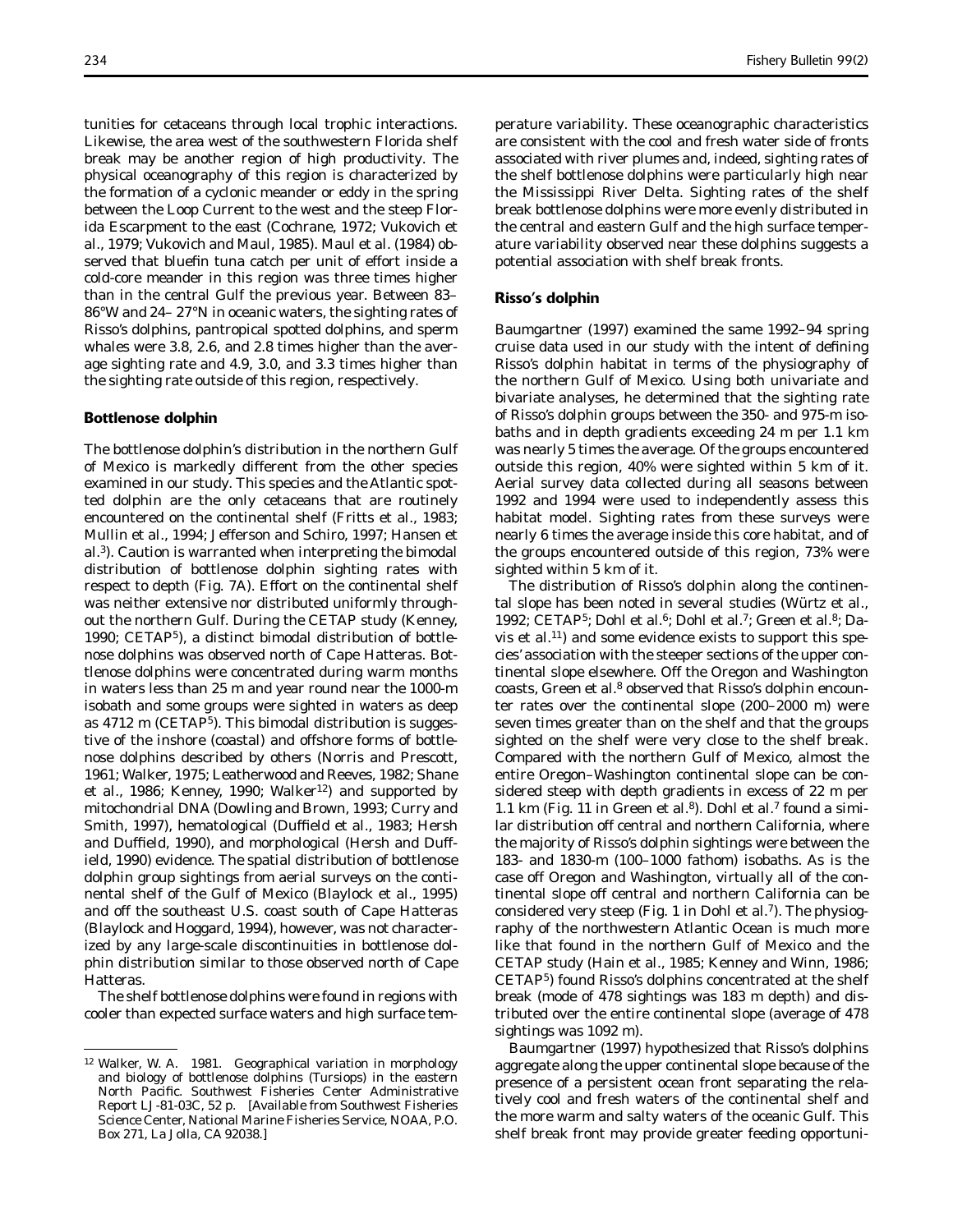ties because of enhanced local productivity or because it forms a border between two separate, exploitable ecosystems. The observations of higher than expected surface temperature variability at Risso's dolphin sightings seem to support this hypothesis, but the evidence is rather tenuous given the small sample size (*n*=14).

# *Kogia* **spp.**

*Kogia* spp. were predominantly encountered along the upper continental slope in regions with high epipelagic zooplankton biomass. Their distribution with respect to depth in the northern Gulf of Mexico is in agreement with inferences drawn from a stomach content study of stranded *Kogia* spp. in South Africa where cephalopods typical of the continental slope were identified as the largest constituent of the stranded whales' stomach contents.13 Further stomach content and stable isotope analyses suggest that pygmy and dwarf sperm whales consume different prey species and therefore may occupy different habitats.14,15 No such separation was detectable in our study because of the low sample size for the individual species and the difficulty of positively identifying each at sea. Some diet overlap was observed between the two species off South Africa<sup>14</sup> and therefore the association between *Kogia* spp. and high epipelagic zooplankton biomass in the northern Gulf of Mexico may be due to the utilization of zooplankton in the diet of one or more of their common prey species.

Of all the cetaceans, *Kogia* spp. had the highest median value for surface temperature variability which suggests a similar association with ocean fronts as that observed for Risso's dolphins. Sample size for this variable was unfortunately low  $(n=18)$  however; therefore it is difficult to accurately describe this potential association. Because the upper continental slope can be a region of persistent frontal activity, it is conceivable that the distribution of both Risso's dolphins and *Kogia* spp. with respect to surface temperature variability may have been a consequence of their distribution with depth. The low sample sizes for each of these species precludes any analysis that may have been able to further support or refute these hypotheses.

## **Pantropical spotted dolphin**

The distribution of the pantropical spotted dolphin was not significantly different from a uniform distribution with respect to any of the environmental variables, except depth. Pantropical spotted dolphins are rarely encountered on the continental shelf in the northern Gulf of Mexico (Jefferson and Schiro, 1997) and from the results

obtained in our study, are probably evenly distributed with depth over the continental slope and deep Gulf. These results were surprising in light of this species' spatial distribution in the northern Gulf of Mexico (Fig. 4). Local maxima in group encounter rates occurred southwest of Panama City and along the Florida Escarpment northwest of Key West. The coherent pattern in Figure 4 strongly suggests the existence of high-use areas for this species, but the characteristics that make these regions attractive to pantropical spotted dolphins were not observed in the chosen set of environmental variables used in our study. Davis et al.<sup>16</sup> reported that oceanic stenellids (pantropical spotted dolphins, striped dolphins [*Stenella coeruleoalba*], spinner dolphins [*Stenella longirostris*], and Clymene dolphins [*Stenella clymene*]) were more frequently encountered in cyclonic, cold-core eddies and less frequently encountered in anticyclonic, warm-core eddies than expected based on the distribution of the GulfCet program sighting effort in the northern Gulf of Mexico. Although no such relationship was detected in our study, species grouping, confounding by other environmental or behavioral factors or temporal variability in habitat associations (or both) or prey availability could easily account for the apparent discrepancy between these two studies.

### **Sperm whale**

Like the pantropical spotted dolphin, the sperm whale was never encountered on the continental shelf and appears to have a roughly even distribution with respect to depth over the continental slope and deep Gulf. The distributions of these two species with respect to the depth of the  $15^{\circ}$ C isotherm were significantly different, however, and the canonical LDF analysis suggested that this variable contributed to the separation between sperm whales and the other oceanic cetaceans (Fig. 6B). Sperm whales were encountered much less frequently in regions where the depth of the 15°C isotherm was quite deep (Fig. 11B), which suggests that this species avoids the interior of anticyclonic, warm-core features such as the Loop Current or warm-core mesoscale eddies. Waring et al. (1993) and Griffin (1999) described similar results from studies of sperm whale distributions in and around the periphery of warmcore eddies associated with the Gulf Stream in the northwest Atlantic Ocean. Davis et al.<sup>16</sup> and Biggs et al.  $(2000)$ reported that sperm whales were not only encountered outside of anticylonic features in the northeastern Gulf of Mexico, but most of the visual and acoustic contacts with

<sup>13</sup> Klages, N. 2000. Personal commun. Port Elizabeth Museum at Bayworld, P.O. Box 13147, Humewood 6013, South Africa.

<sup>14</sup> Plön, S. 2000. Personal commun. School of Biological Sciences, Thomas Building, Level 2, Univ. Auckland, Private Bag 92019, Auckland, New Zealand.

<sup>&</sup>lt;sup>15</sup> Barros, N. 2000. Personal commun. Center for Marine Mammal and Sea Turtle Research, Mote Marine Laboratory, 1600 Ken Thompson Parkway, Sarasota, FL 34236-1096.

<sup>16</sup> Davis, R. W., J. G. Ortega-Ortiz, C. A. Ribic, W. E. Evans, D. C. Biggs, P. H. Ressler, J. H. Wormuth, R. R. Leben, K. D. Mullin, and B. Würsig. 2000. Cetacean habitat in the northern Gulf of Mexico. *In* Cetaceans, sea turtles and seabirds in the northern Gulf of Mexico: distribution, abundance and habitat associations, vol. II: technical report (R. W. Davis, W. E. Evans, and B. Würsig, eds.), p. 217–253. U.S. Department of the Interior, Geological Survey, Biological Resources Division, USGS/BRD/ CR-1999-0006 and Minerals Management Service, OCS Study MMS 2000-003. [Available from Public Information Office, MS 5034, Gulf of Mexico Region, Minerals Management Service, 1201 Elmwood Park Blvd., New Orleans, LA 70123-2394.]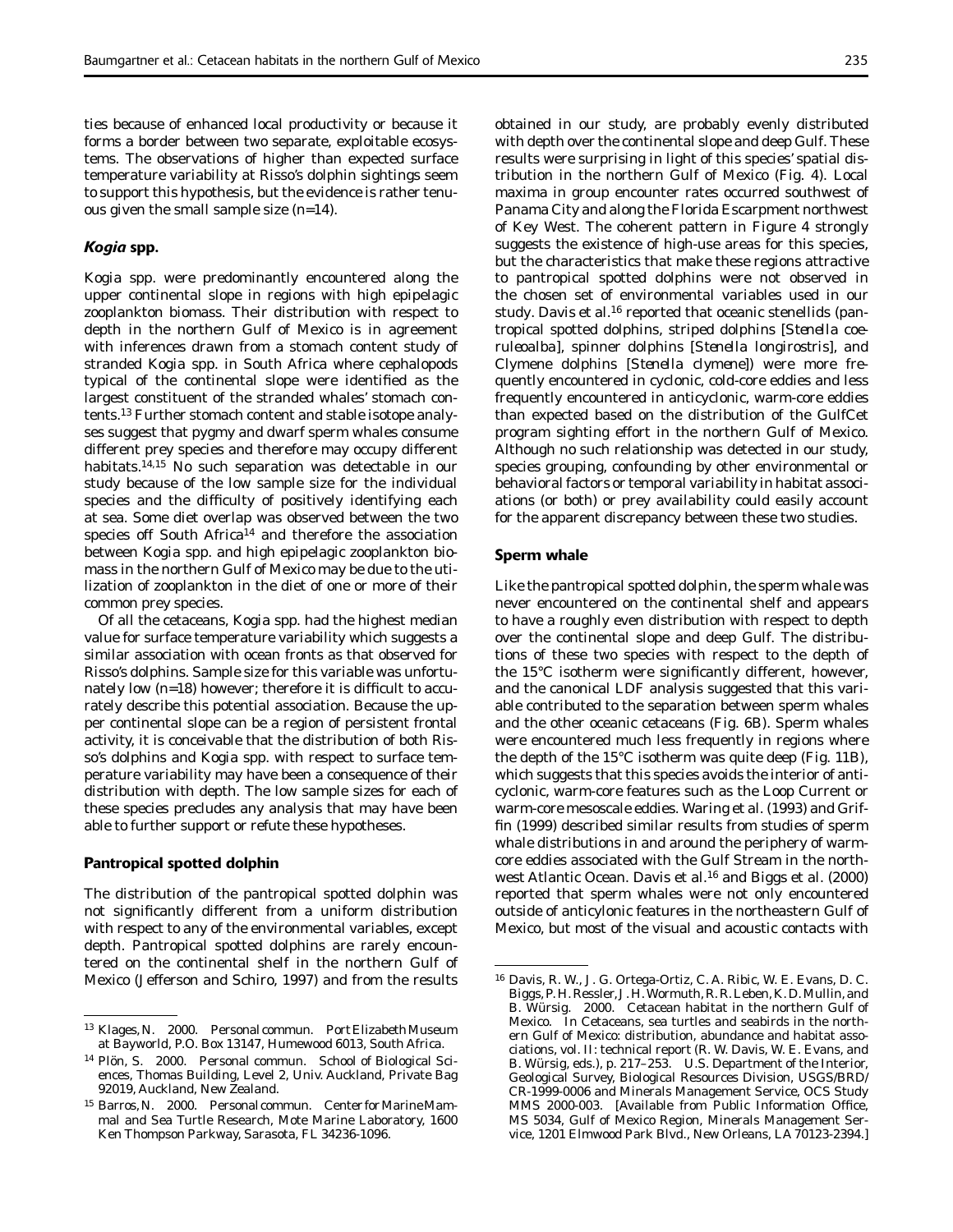sperm whales during the GulfCet II focal cruises were in regions characterized by cyclonic mesoscale features.

Jaquet (1996) reviewed a variety of sperm whale habitat studies that seemed to have contradictory conclusions regarding the primary oceanographic processes influencing sperm whale distribution (namely upwelling and downwelling). Jaquet attributed these discrepancies to a problem of defining the appropriate spatial and temporal scales, and she and others illustrated this point by demonstrating a varying but positive correlation between historical sperm whale catches and surface chlorophyll over increasing temporal and spatial scales in the equatorial Pacific (Jaquet et al., 1996). These results seem to indicate that upwelling, which contributes to increased surface phytoplankton biomass, is a predominant factor in influencing sperm whale distribution in the equatorial Pacific. Historical catches in temperate waters, however, are not at all correlated with surface chlorophyll (see Fig. 1 of Jaquet, 1996 and Fig. 1 of Jaquet et al., 1996) which suggests that other oceanographic processes or physiographic influences may be important (e.g. downwelling or biological-physical processes associated with continental slopes). At comparatively short time scales and small spatial scales, we found no evidence to suggest a relationship between the distribution of sperm whales and surface chlorophyll in the northern Gulf of Mexico. Even at longer temporal and larger spatial scales, we would expect this same result because the oceanic Gulf is persistently oligotrophic both in time and space (Müller-Karger et al., 1991; Longhurst, 1998).

Berzin (1971) examined harvest records from the worldwide sperm whale fishery and suggested that sperm whale distribution was closely linked to processes that supported the meso- and bathypelagic food webs. Because sperm whales feed almost exclusively on mesopelagic or demersal cephalopods (Clarke, 1986, 1996), they probably aggregate in areas where these prey are abundant. These deepwater prey species are entirely dependent on the rain of organic matter from the surface for their sustenance and so these species will be found in regions where the export of detritus from the surface is enhanced. This process occurs in convergence zones where downwelling forces surface biomass and oxygen into the deep ocean, such as in the middle of anticyclonic eddies, at the peripheries of cyclonic eddies, to the right (left) of surface ocean currents in the northern (southern) hemisphere, in the middle of the large-scale anticyclonic ocean gyres (e.g. the Sargasso Sea), or along fronts where surface water masses abut. The global sperm whale distribution maps provided by Townsend (1935) and Berzin (1971) do indeed suggest that this species was frequently harvested in or near largescale oceanic convergence zones, especially along the subtropical convergence zones and the Antarctic polar front.

The distribution of sperm whales in the northern Gulf of Mexico and northwestern Atlantic Ocean (Waring et al., 1993; Griffin, 1999) seems contradictory to Berzin's hypothesis, however. Features such as the Loop Current or warm-core eddies rotate anticyclonically and have convergent centers in which downwelling occurs. According to Berzin's hypothesis, the interior of these features would be favorable to sperm whales because of the enhanced export

of surface biomass to the deep ocean and the resultant increase in prey species. The interior of anticyclonic eddies in the northern Gulf of Mexico are, however, low in surface zooplankton biomass (Biggs, 1992). Although the rate of detrital export to the deep is enhanced by increased vertical velocities within these features, the amount of biomass actually exported may be too small to support large populations of deep-water prey.

Another possible explanation for the distribution of sperm whales with respect to the depth of the 15°C isotherm is related to the availability of prey. Berzin (1971) characterized cephalopods as thermophilic and thus indicated that they are distributed within a narrow range of ocean temperatures according to their species-specific thermal requirements or to the thermal requirements of their prey. These requirements not only govern the horizontal distribution of cephalopods, but their vertical distribution as well. Because warm-core features are characterized by depressed isotherms (e.g. Fig. 3), cephalopods within these features may be hundreds of meters deeper in the water column than in the waters outside these features. Despite their well-known ability to dive to great depths, foraging continuously at greater depths under warm-core features would be much more energetically expensive than foraging outside these features. Thus, when prey abundance inside and outside of warm-core eddies are equivalent, sperm whales may feed on prey distributed at shallower depths outside of these features to reduce their energy expenditure.

# **Caveats**

It is important to remember that this study was limited to surveys conducted during the spring season. The spatial distribution of cetaceans may be different in other seasons because the oceanographic conditions of the northern Gulf of Mexico change over the course of the year. The northward penetration of the Loop Current into the Gulf varies on a quasi-annual basis (Vukovich et al., 1979; Sturges and Evans, 1983; Vukovich, 1995) and the variability in the position of the Loop Current affects the generation and positions of both anticyclonic and cyclonic eddies. This variability may, in turn, greatly influence the productivity and availability of prey species in the eastern Gulf of Mexico. In the northwestern Gulf, the slow march of warmcore eddies from east to west toward the "eddy graveyard" over the continental slope also varies with time and may affect the seasonal distribution of cetaceans. Hansen et al.3 observed seasonal differences in cetacean abundance in the western and central regions of the northern Gulf of Mexico that may have been influenced by temporal changes in the local oceanography.

Another potential limitation of our study was the rather coarse environmental sampling. Although the CTD/XBT sampling strategy was sufficient to identify the large-scale oceanographic features, some of the most biologically significant processes in the oceanic Gulf of Mexico occur on smaller spatial scales. In particular, the outer edge of the Loop Current is frequently a site of upwelling and these divergent features often develop into cyclonic meanders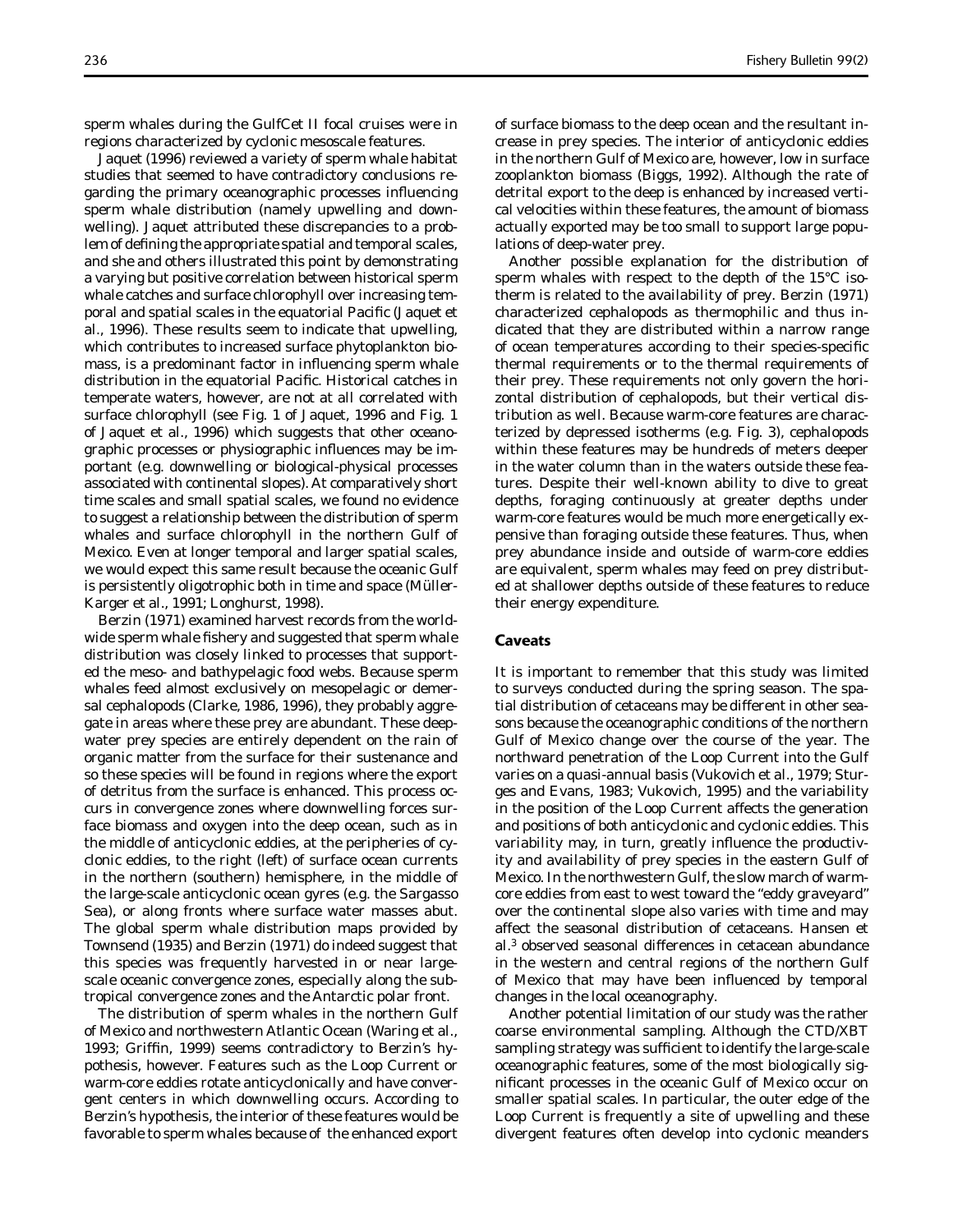and eddies at the northern and eastern sides of the Loop Current (Vukovich and Maul, 1985). These cyclonic features are usually much smaller than the Loop Current itself or the warm-core features of the central and western Gulf (Cochrane, 1972). Along the latitude of 27°N and within 40 km of the Loop Current (near 88.8°W) in late spring, 1993, for instance, the satellite-borne AVHRR detected surface temperatures 1.5°C cooler than the Loop Current itself, but the vertical temperature structure, surface chlorophyll and zooplankton biomass associated with this narrow feature were not captured because of the coarse sampling strategy (Figs. 2 and 3). The recent Gulf-Cet II program (Davis et al.16) examined cetacean habitat associations in the vicinity of cyclonic-anticyclonic eddy pairs in the northeastern Gulf of Mexico and demonstrated that these mesoscale hydrographic features can indeed influence cetacean distribution. In addition to the cyclonic features associated with the Loop Current, the CTD and XBT sampling strategy of our study did not resolve other potentially productive features that occur on smaller spatial scales, such as nutrient-rich Mississippi River plume waters entrained at the edge of the Loop Current (Maul, 1977; Müller-Karger et al., 1991) and shelf break fronts.

Future studies of cetacean habitats in the Gulf of Mexico should continue to consider these smaller scale features as potential sites of large cetacean aggregations because of their high levels of biological activity. These features could potentially 1) have high rates of primary productivity that is converted into prey biomass over short temporal and spatial scales, 2) concentrate prey through solely physical mechanisms or through physical-biological interactions or 3) make local prey more accessible to surfacebound cetaceans. Although investigating these processes is undoubtedly a challenge, it is important to elucidate what processes affect cetacean distribution and at what spatial and temporal scales these processes operate if we are to understand how oceanographic conditions affect cetacean ecology.

## **Acknowledgments**

This work was supported by the National Marine Fisheries Service's Marine Mammal Program. Additional funding was provided by the Minerals Management Service under contract 14-35-0001-30619 and Interagency Agreement 16197 (GulfCet Program). Portions of the environmental data and all of the zooplankton data were collected under the Southeast Area Monitoring and Assessment Program (SEAMAP) and were generously provided by J. Shultz. We would like to acknowledge the hard work and dedication of the marine mammal observers, the officers and crew of the NOAA Ship *Oregon II,* and the staff of the Southeast Fisheries Science Center. Special thanks go to C. Roden for managing the marine mammal surveys and M. McDuff for technical guidance and support. S. Anderson and R. Weller of the Woods Hole Oceanographic Institution graciously provided computing resources. We also thank three anonymous reviewers for criticizing earlier drafts of this manuscript.

# **Literature cited**

Barlow, J.

1995. The abundance of cetaceans in California waters. Part I: ship surveys in summer and fall of 1991. Fish. Bull. 93:1–14.

Baumgartner, M. F.

1997. The distribution of Risso's dolphins (*Grampus griseus*) with respect to the physiography of the northern Gulf of Mexico. Mar. Mamm. Sci. 13:614–638.

Berzin, A. A.

- 1971. The sperm whale. Pischevaya Promyshlennost, Moscow, 394 p. [Translated from Russian by E. Hoz and Z. Blake, Israel Program for Scientific Translations, Ltd.] Biggs, D. C.
	- 1992. Nutrients, plankton, and productivity in a warm-core ring in the western Gulf of Mexico. J. Geophys. Res. 97:2143–2154.
- Biggs, D. C., R. R. Leben, and J. G. Ortega-Ortiz.
	- 2000. Ship and satellite studies of mesoscale circulation and sperm whale habitats in the northeast Gulf of Mexico during GulfCet II. Gulf of Mexico Science 18:15–22.
- Blaylock, R. A., J. W. Hain, L. J. Hansen, D. L. Palka, and G. T. Waring.
	- 1995. U.S. Atlantic and Gulf of Mexico marine mammal stock assessments. U.S. Dep. Commer., NOAA Tech. Memo. NMFS-SEFSC-363, 211 p.
- Blaylock, R. A., and W. Hoggard.
	- 1994. Preliminary estimates of bottlenose dolphin abundance in southern U.S. Atlantic and Gulf of Mexico continental shelf waters. U.S. Dep. Commer., NOAA Tech. Memo. NMFS-SEFSC-356, 10 p.

Clarke, M. R.

1986. Cephalopods in the diet of odontocetes. *In* Research on dolphins (M. M. Bryden and R. Harrison, eds.), p. 281–321. Oxford Univ. Press, Oxford.

1996. Cephalopods as prey, III: Cetaceans. Philos. Trans. R. Soc. Lond. (ser B.) Biol. Sci. 351:1053–1065.

Cochrane, J. D.

- 1972. Separation of an anticyclone and subsequent developments in the Loop Current (1969). *In* Contributions on the physical oceanography of the Gulf of Mexico (L. R. A. Capurro and J. L. Reid, eds.), p. 91–106. Gulf Publishing, Houston, TX.
- Conover, W. J.
	- 1980. Practical nonparametric statistics. John Wiley and Sons, Inc, New York, NY, 493 p.
- Curry, B. E., and J. Smith.
	- 1997. Phylogeographic structure of the bottlenose dolphin (*Tursiops truncatus*): stock identification and implications for management. *In* Molecular genetics of marine mammals (A. E. Dizon, S. J. Chivers and W. F. Perrin, eds.), p. 227–247. Society for Marine Mammalogy.
- Dagg, M. J., P. B. Ortner, and F. Al-Yamani.
	- 1988. Winter-time distribution and abundance of copepod nauplii in the northern Gulf of Mexico. Fish. Bull. 86:219– 230.
- Davis, R. W., G. S. Fargion, L. N. May, T. D. Leming,
- M. F. Baumgartner, W. E. Evans, L. J. Hansen, and K. Mullin. 1998. Physical habitat of cetaceans along the continental slope in the north-central and western Gulf of Mexico. Mar. Mamm. Sci. 14:490–507.

Dowling, T. E., and W. M. Brown.

1993. Population structure of the bottlenose dolphin (*Tursiops truncatus*) as determined by restriction endonuclease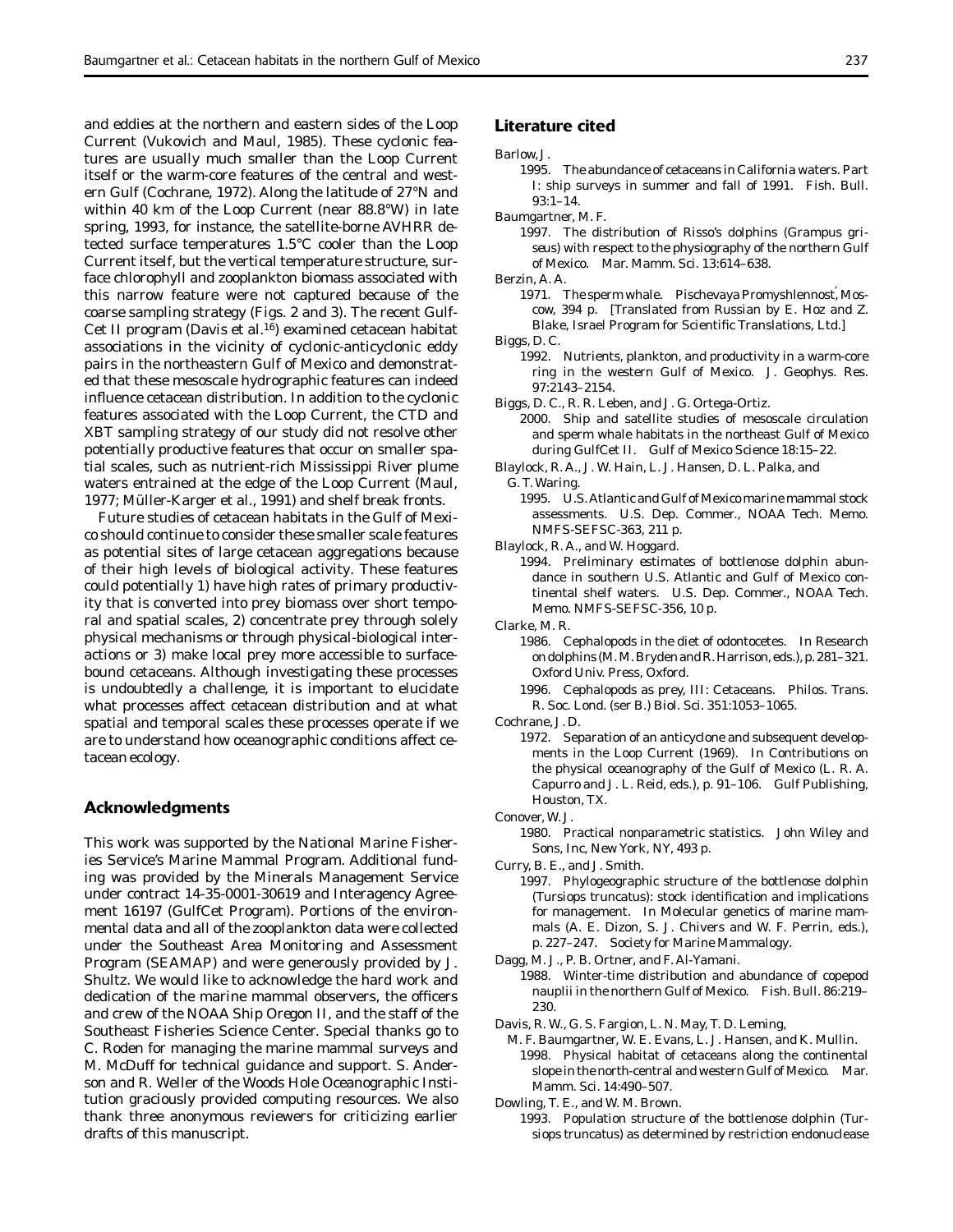analysis of mitochondrial DNA. Mar. Mamm. Sci. 9:138– 155.

- Duffield, D. A., S. H. Ridgway, and L. H. Cornell.
- 1983. Hematology distinguishes coastal and offshore forms of dolphins (*Tursiops*). Can. J. Zool. 61:930–933.

Elliot, B. A.

1982. Anticyclonic rings in the Gulf of Mexico. J. Physical Oceanography 12:1292–1309.

El-Sayed, S. Z.

- 1972. Primary productivity and standing crop of phytoplankton in the Gulf of Mexico. *In* Chemistry, primary productivity and benthic algae of the Gulf of Mexico, Ser. Atlas Mar. Environ., folio 22 (V. C. Busnell, ed.), p. 8–13. Am. Geogr. Soc.
- Evans, W. E.
	- 1975. Distribution, differentiation of populations and other aspects of the natural history of *Delphinus delphis* Linnaeus in the northeastern Pacific. Ph.D. diss., Univ. California, Los Angeles, CA, 145 p.
- Fitch, J. E., and R. L. Brownell Jr.
	- 1968. Fish otoliths in cetacean stomachs and their importance in interpreting feeding habits. J. Fish. Res. Board Can. 25:2561–2574.
- Fritts, T. H., A. B. Irvine, R. D. Jennings, L. A. Collum,
- W. Hoffman, and M. A. McGehee.
	- 1983. Turtles, birds and mammals in the northern Gulf of Mexico and nearby Atlantic waters. U.S. Fish and Wildl. Serv., Div. Biol. Serv., report FWS/OBS-82/65, 455 p. U.S. Fish. Wildl. Serv., Washington, D.C.
- Golden Software.
	- 1994. SURFER for Windows users's guide. Golden Software, Boulder, CO, 420 p.

 $Criffin R$  R.

- 1999. Sperm whale distributions and community ecology associated with a warm-core ring off Georges Bank. Mar. Mamm. Sci. 15:33–51.
- Hain, J. H. W., M. A. M. Hyman, R. D. Kenney, and H. E. Winn. 1985. The role of cetaceans in the shelf-edge region of the northeastern United States. Mar. Fish. Rev. 47:13–17.

Hersh, S. L., and D. A. Duffield.

- 1990. Distinction between northwest Atlantic offshore and coastal bottlenose dolphins based on hemoglobin profile and morphometry. *In* The bottlenose dolphin (S. Leatherwood and R. R. Reeves, eds.), p. 129–139. Academic Press, San Diego, CA.
- Huberty, C. J.
	- 1994. Applied discriminant analysis. John Wiley and Sons, Inc, New York, NY, 496 p.
- Hui, C. A.
	- 1979. Undersea topography and distribution of dolphins of the genus *Delphinus* in the southern California Bight. J. Mammal. 60:521–527.
	- 1985. Undersea topography and the comparative distributions of two pelagic cetaceans. Fish. Bull. 83:472–475.
- Hurlburt, H. E., and J. D. Thompson.
	- 1982. The dynamics of the Loop Current and shed eddies in a numerical model of the Gulf of Mexico. *In* Hydrodynamics of semi-enclosed seas (J. C. J. Nihoul, ed.), p. 243-297. Elsevier Scientific Publishing Co., Amsterdam, The Netherlands.
- Jaquet, N.
	- 1996. How spatial and temporal scales influence understanding of sperm whale distribution: a review. Mammal Rev. 26:51–65.

Jaquet, N., H. Whitehead, and M. Lewis.

1996. Coherence between 19th century sperm whale dis-

tributions and satellite-derived pigments in the tropical Pacific. Mar. Ecol. Prog. Ser. 145:1-10.

- Jefferson, T. A., and A. J. Schiro.
- 1997. Distribution of cetaceans in the offshore Gulf of Mexico. Mammal Rev. 27:27–50.
- Jeffery, S. W., and G. F. Humphrey.
	- 1975. New spectrophotometric equations for determining chlorophylls  $a$ ,  $b$ ,  $c$  and  $c$ , in higher plants, algae and natural phytoplankton. Biochem. Physiol. Pflanz (Bpp) 167: 191–194.
- Jockens, A., G. S. Fargion, and R. Leben.
- 1994. Observation of the fate of Eddy V: April–June 1993. EOS 75:212.

Johnson, D. E.

1998. Applied multivariate methods for data analysts. Duxbury Press, Pacific Grove, CA, 567 p.

Kendall, M. G., and A. Stuart.

1967. The advanced theory of statistics, vol. 2: inference and relationship, 2nd ed. Griffon and Co. Limited, London, 690 p.

Kenney, R.D.

1990. Bottlenose dolphins off the northeastern United States. *In* The bottlenose dolphin (S. Leatherwood and R. R. Reeves, eds.), p. 369–386. Academic Press, San Diego, CA.

Kenney, R. D., M. A. M. Hyman and H. E. Winn.

- 1985. Calculation of standing stocks and energetic requirements of cetaceans of the northeast United States outer continental shelf. U.S. Dep. Commer., NOAA Tech. Memo. NMFS F/NEC-41, 99 p.
- Kenney, R. D., and H. E. Winn.
- 1986. Cetacean high-use habitats of the northeast United States continental shelf. Fish. Bull. 84:345–357.

Leatherwood, S., and R. R. Reeves.

1982. Bottlenose dolphin (*Tursiops truncatus*) and other toothed cetaceans. *In* Wild mammals of North America (J. A. Chapman and G. A. Feldhamer, eds.), p. 369–414. Johns Hopkins Univ. Press, Baltimore, MD.

Lockyer, C.

- 1981. Growth and energy budgets of large baleen whales from the Southern Hemisphere. *In* FAO Advisory Committee on Marine Resource Research, Mammals in the Sea, vol. III, General papers and large cetaceans, p. 379–487. FAO, Rome.
- Longhurst, A.
	- 1998. Ecological geography of the sea. Academic Press, San Diego, CA, 398 p.
- Maul, G. A.
	- 1977. The annual cycle of the Gulf Loop Current, part I: observations during a one-year time series. J. Mar. Res. 35:29–47.

Maul, G. A., F. Williams, M. Roffer, and F. M. Sousa.

- 1984. Remotely sensed oceanographic patterns and variability of bluefin tuna catch in the Gulf of Mexico. Oceanol. Acta 7:469–479.
- Müller-Karger, F. E., J. J. Walsh, R. H. Evans, and M. B. Meyers. 1991. On the seasonal phytoplankton concentration and sea surface temperature cycles of the Gulf of Mexico as determined by satellites. J. Geophys. Res. 96:12,645–12,665.
- Mullin, K. D., W. Hoggard, C. L. Roden, R. R. Lohoefener,

C. M. Rogers, and B. Taggart. 1994. Cetaceans on the upper continental slope in the northcentral Gulf of Mexico. Fish. Bull. 92:773–786.

Mullin, K. D., and L. J. Hansen.

1999. Marine mammals of the northern Gulf of Mexico. *In* The Gulf of Mexico large marine ecosystem: assessment, sus-